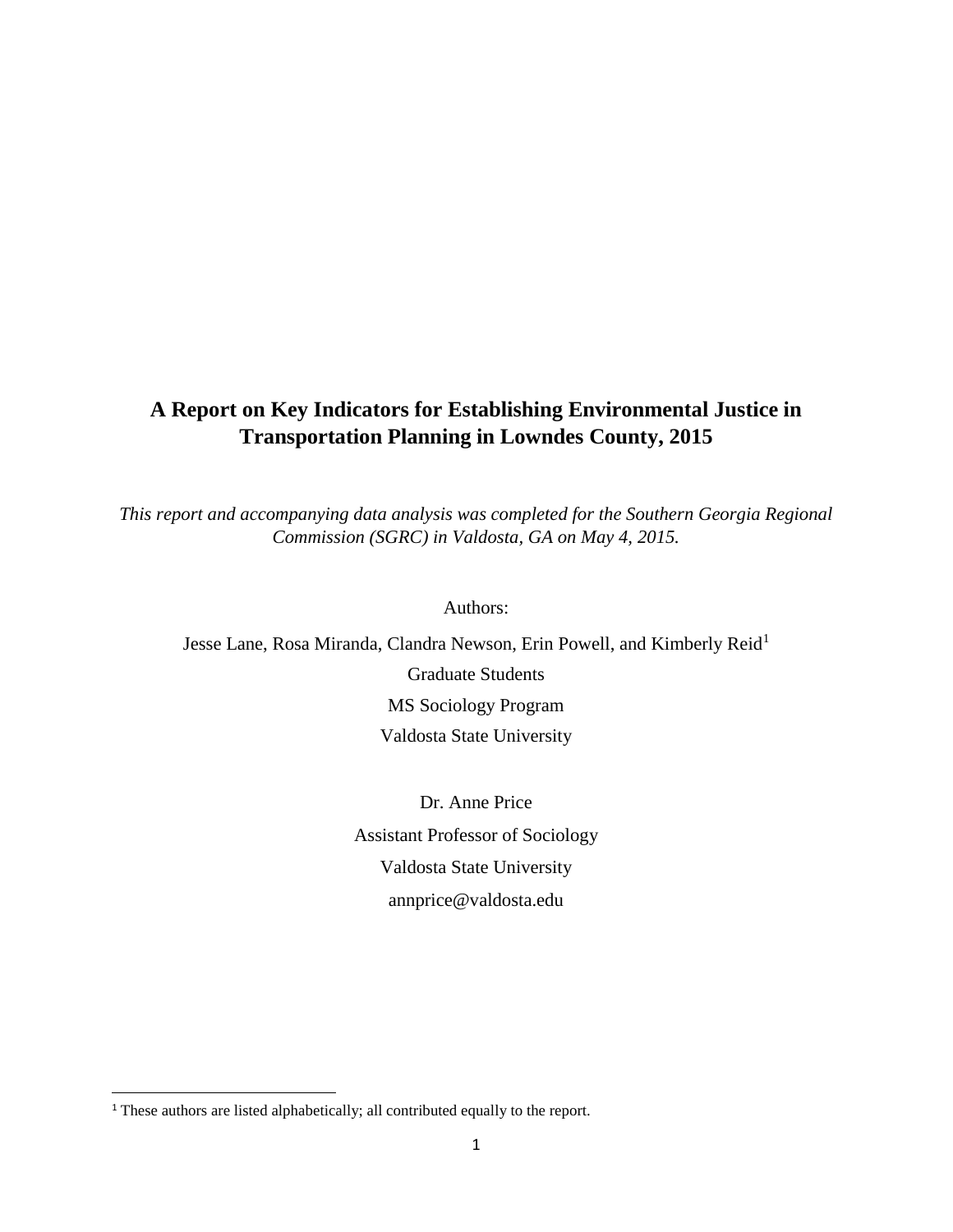#### **Introduction**

Since the 1990s, a growing body of research has documented the environmental hazards and health burdens disproportionally faced by low-income and minority populations. Originally research focused on increased risk to disadvantaged groups due to geographic proximity to environmental dangers such as toxic waste. However, research today also focuses on race and class disparities in access to the benefits of governmentally-funded projects. Environmental justice refers to the right for all individuals to have equal access to a safe, healthy, productive, and sustainable environment, with environment referring to both ecological factors and built infrastructure. Full access to environmental justice means that all individuals are able to participate in shaping their environment, by exercising their political rights and civil liberties. Ideally, an environmentally just society ensures that group and individual identities are respected, and increases community cohesion and empowerment.

Transportation planning increasingly takes key components of environmental justice into account in seeking to create equitable, healthy, and vibrant communities (see Forkenbrock and Schweitzer 1999; Duthie, Cervenka and Waller 2007). In this report, we examine key indicators of environmental justice in Lowndes County. First, we describe the environmental justice guidelines and objectives guiding this study. Second, we review the relevant literature on environmental justice and transportation planning. Third, we identify the geographic location of low-income, minority, and otherwise disadvantaged populations in the county. Fourth, we examine the overlap of these indicators, which demonstrates geographic areas which are particularly disadvantaged. Finally, we discuss our key findings and their implications for transportation planning in the county.

### **Environmental Justice Guidelines & Objectives**

In combination with the Title VI of the Civil Rights Act of 1964, Executive Order 12898, (established in 1994), has defined the Environmental Justice requirements to be adhered to by all federally funded programs. As a recipient of federal funding, the Valdosta-Lowndes Metropolitan Planning Organization (VLMPO) is required to follow the following three major principles of Environmental Justice: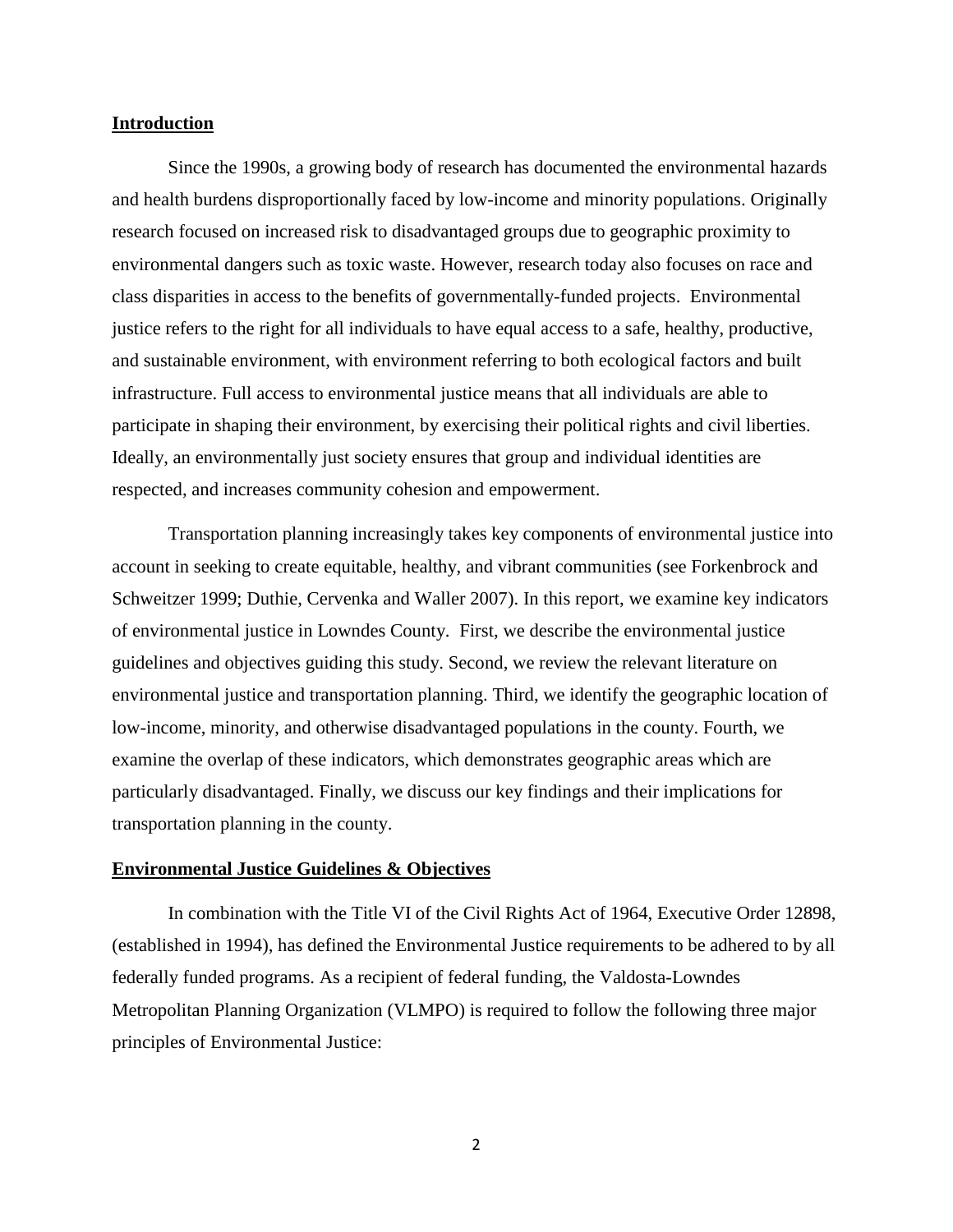- 1. Avoid, minimize, or mitigate disproportionately high and adverse human health and environmental effects, including social and economic effects, on minority and low income populations.
- 2. Ensure the full and fair participation by all potentially affected communities in the transportation decision-making process.
- 3. Prevent the denial of, reduction in, or significant delay in the receipt of benefits by minority or low income populations.

The following report is an in-depth environmental justice analysis of critical population categories within Lowndes County, in pursuit of ensuring compliance with EJ requirements by the VLMPO's update to the Long Range Transportation Plan. The analysis will look at vehicular access, English proficiency, age distribution, income and poverty, race, and educational attainment as defined and measured by the U.S. Census. Distribution of these indicators will be assessed at the census tract level using data from the 2009-2013 American Community Survey, and proposals for EJ compliance will result from the examination of such indicators as well as from additional research and review of relevant EJ literature.

### **Literature Review**

Research has repeatedly shown that socioeconomic status and race affect the likelihood that an individual will live near hazardous sites (Bullard 1993; Wilson et al 2012) and increases the barriers to physical activity (Taylor et al 2006; Mohai and Saha 2006). In addition to geographic location, sociologists also point out that "social location" in society affects the social problems that an individual is likely to experience. Social location refers to the status a person holds in society and is influenced by race, income, gender, and other factors (Taylor 2000). Environmental justice takes into account both geographic and social disparities in exposure to society's hazards and access to its benefits.

### **Data and Methodology**

Data for this project comes from the U.S. Census Bureau. We use the 2013 American Community Survey five-year estimates. Most of our data is at the census tract level for Lowndes County. However, we also refer to average estimates for the county in order to put our data in context; in the context of county averages, it is clear which areas of the county need extra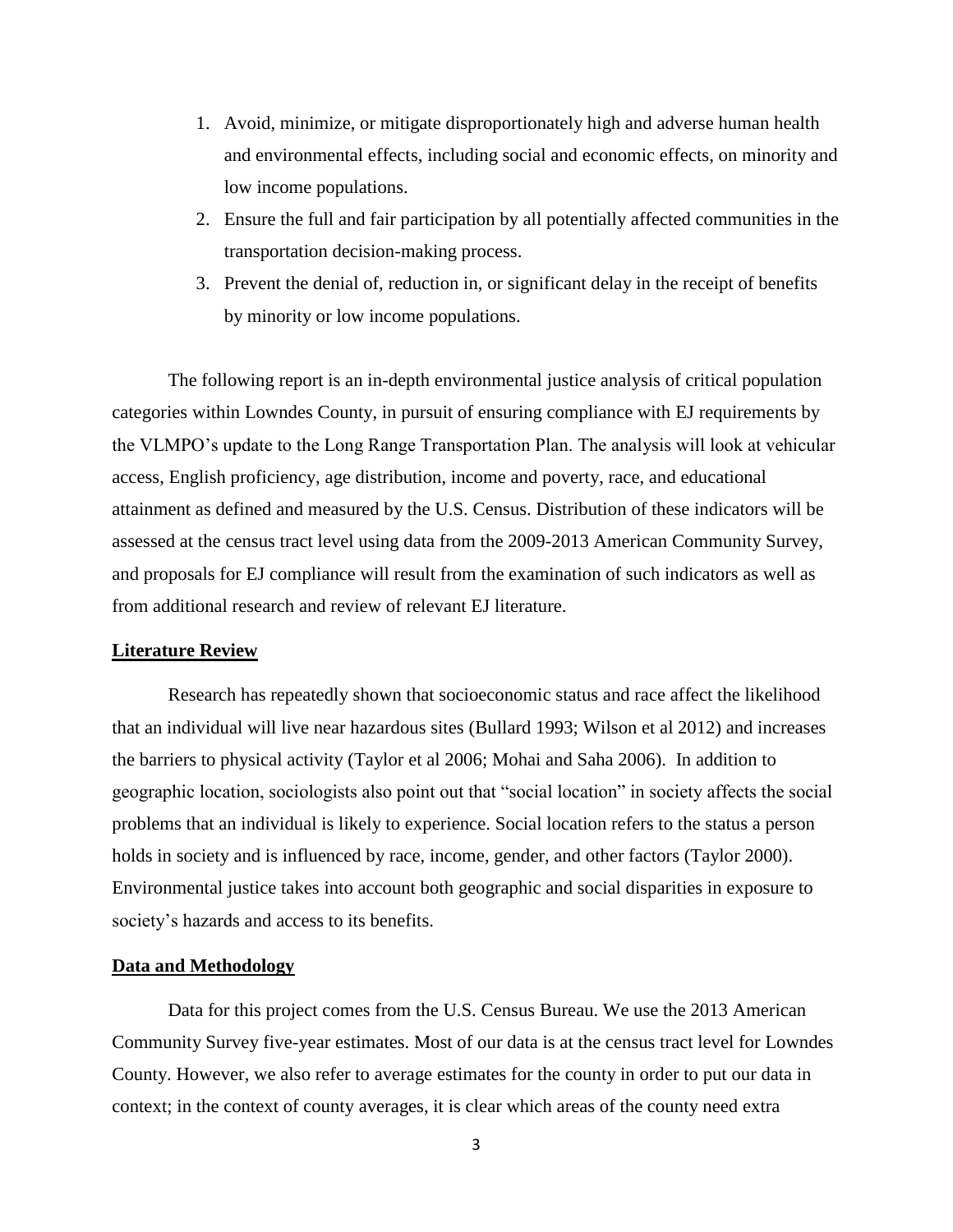attention in terms of particular indicators. Also, when we examine linguistic isolation among the Latino/Hispanic population in Lowndes County, we use both tract and block-level data to get the best idea of where individuals with low English proficiency are located.

In accordance with Title VI of the Civil Rights Act of 1964, Executive Order 12898, (established in 1994), we are particularly interested in low-income, minority, and other populations that may have historically not been fully included in the transportation process. In Part 1 of analysis, we identify areas of the county which rank high on the following indicators: 1) race (minority populations); 2) age (the elderly); 3) income (those in poverty); 4) vehicular access (those without access to a car); 5) limited English proficiency (linguistic isolation); 6) Limited educational attainment, 7) female-headed households; 8) means of commute to work and time to commute to work.

In Part 2 of analysis, we identify the geographic overlap among indicators. These identify the geographical location within the county of communities affected by more than one key indicator (e.g. linguistic isolation and poverty).

### **Findings**

### **Part 1. Examination of Key Indicators related to Environmental Justice**

### **Minority Populations**



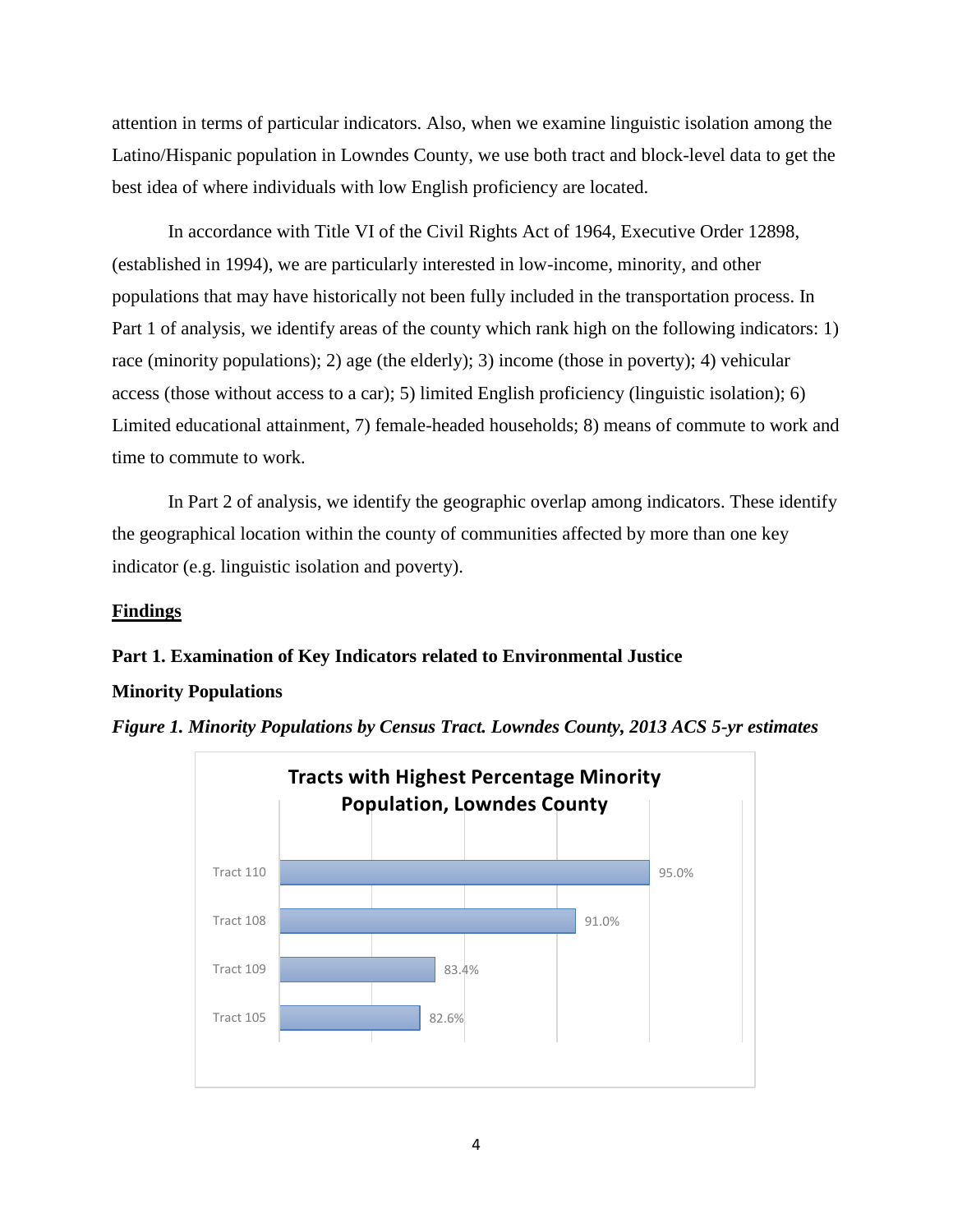| Minority Population Percentages by Census Tract in Lowndes County, Valdosta, GA |         |          |                  |           |               |        |
|---------------------------------------------------------------------------------|---------|----------|------------------|-----------|---------------|--------|
| ACS 2009-2013 "Race" Table B02001                                               |         |          |                  |           |               |        |
|                                                                                 | Est.    | MoE      |                  | MoE White |               | % Non- |
| Geography                                                                       | Total   | Total    | Est. White alone | alone     | % White alone | White  |
| Lowndes County                                                                  | 111,334 | ****     | 64175            | $+/-464$  | 57.6          | 42.4   |
| Census Tract 101.01                                                             | 4623    | $+/-509$ | 2858             | $+/-441$  | 61.8          | 38.2   |
| Census Tract 101.02                                                             | 5668    | $+/-453$ | 3667             | $+/-467$  | 64.7          | 35.3   |
| Census Tract 101.03                                                             | 3278    | $+/-327$ | 2256             | $+/-300$  | 68.8          | 31.2   |
| Census Tract 102.01                                                             | 3309    | $+/-325$ | 2360             | $+/-295$  | 82.5          | 17.5   |
| Census Tract 102.02                                                             | 11408   | $+/-612$ | 9416             | $+/-666$  | 72.2          | 27.8   |
| Census Tract 103.01                                                             | 5202    | $+/-436$ | 3755             | $+/-375$  | 72.2          | 27.8   |
| Census Tract 103.02                                                             | 2794    | $+/-277$ | 2697             | $+/-287$  | 96.5          | 3.5    |
| Census Tract 104.01                                                             | 1733    | $+/-191$ | 1504             | $+/-163$  | 86.8          | 13.2   |
| Census Tract 104.02                                                             | 7406    | $+/-762$ | 1658             | $+/-376$  | 22.4          | 77.6   |
| Census Tract 105                                                                | 4803    | $+/-455$ | 838              | $+/-281$  | 17.4          | 82.6   |
| Census Tract 106.01                                                             | 5146    | $+/-498$ | 2363             | $+/-609$  | 45.9          | 54.1   |
| Census Tract 106.04                                                             | 5213    | $+/-438$ | 3012             | $+/-311$  | 57.8          | 42.2   |
| Census Tract 107                                                                | 3711    | $+/-381$ | 2885             | $+/-345$  | 77.7          | 22.3   |
| Census Tract 108                                                                | 5472    | $+/-738$ | 515              | $+/-225$  | 9.4           | 90.6   |
| Census Tract 109                                                                | 1927    | $+/-256$ | 319              | $+/-92$   | 16.6          | 83.4   |
| Census Tract 110                                                                | 3855    | $+/-468$ | 185              | $+/-125$  | 4.8           | 95.2   |
| Census Tract 111                                                                | 3316    | $+/-372$ | 2185             | $+/-310$  | 65.9          | 34.1   |
| Census Tract 112                                                                | 4640    | $+/-498$ | 3757             | $+/-401$  | 81            | 19     |
| Census Tract 113.01                                                             | 5070    | $+/-495$ | 2325             | $+/-326$  | 45.9          | 54.1   |
| Census Tract 113.02                                                             | 2390    | $+/-284$ | 754              | $+/-179$  | 31.5          | 68.5   |
| Census Tract 114.01                                                             | 2156    | $+/-182$ | 1185             | $+/-174$  | 55            | 45     |
| Census Tract 114.02                                                             | 2250    | $+/-263$ | 1169             | $+/-210$  | 52            | 48     |
| Census Tract 114.03                                                             | 7817    | $+/-626$ | 5414             | $+/-496$  | 69.3          | 30.7   |
| Census Tract 115                                                                | 4053    | $+/-426$ | 3495             | $+/-397$  | 86.2          | 13.8   |
| Census Tract 116                                                                | 4094    | $+/-357$ | 3603             | $+/-370$  | 88            | 12     |

# *Table 1. Racial Distribution by Census Tract in Lowndes County*

In evaluating the available census tract information for Lowndes County, Georgia, the following tracts have percentages of non-white populations exceeding 50%, in order from highest percentage of minority population to lowest (above 50%): 95.2% in CT 110, 90.6% in CT 108, 83.4% in CT 109, 82.6% in CT 105, 77.6% in CT 104.2, 68.5% in CT 113.02, and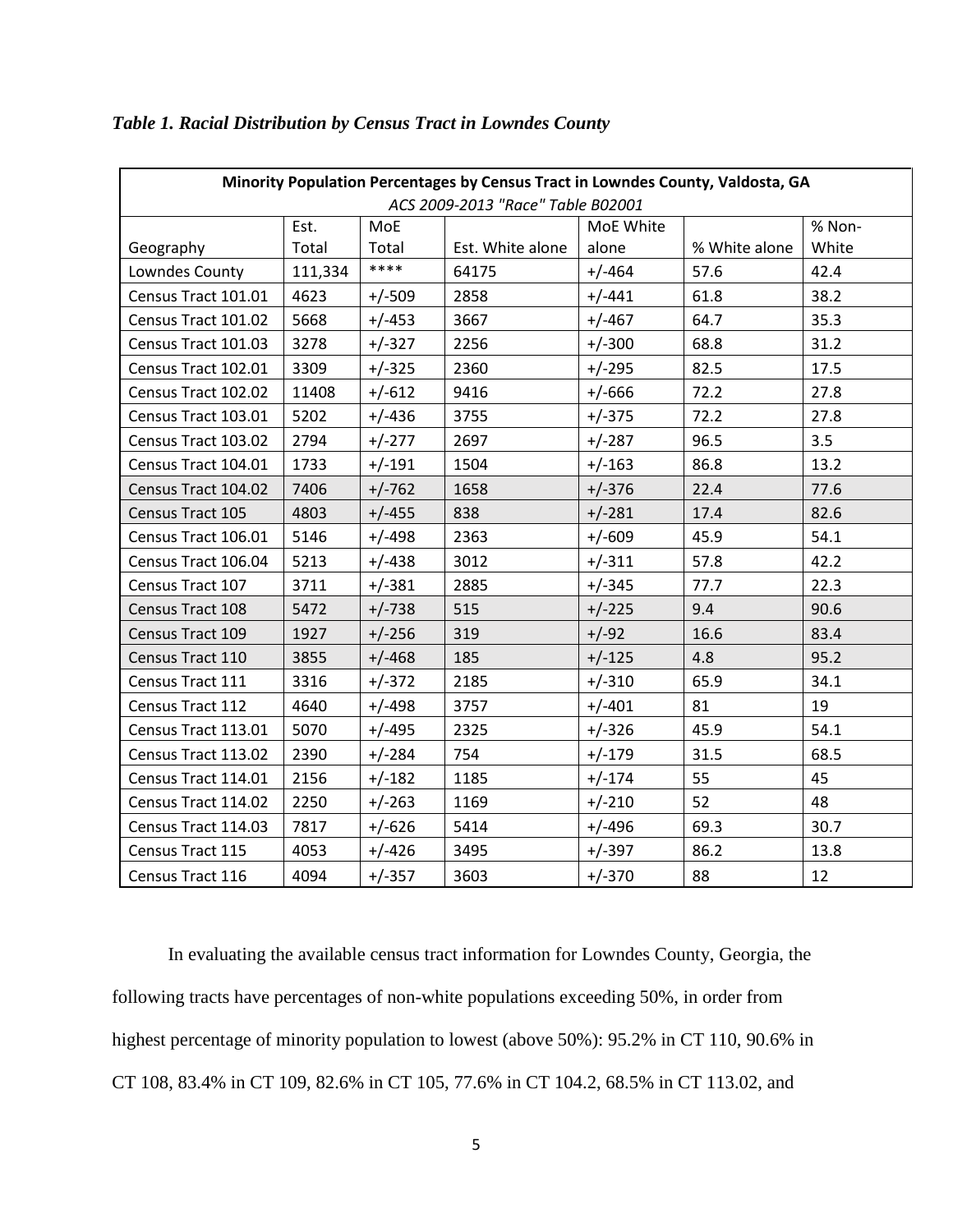54.1% in tracts 113.03 & 106.01 each. These "nonwhite" percentages include all individuals identifying as any category other than "White alone," including "Black or African American alone," "American Indian and Alaska Native alone," "Asian alone," "Native Hawaiian and Other Pacific Islander alone," "Some other race alone," and "Two or more races." Across all census tracts, the majority of the population is either white alone or African American alone and holds at least 1000 in the majority whereas the other 5 racial categories do not reach 350 standing alone in any census tract. Table 1 puts the racial distribution by census tract for the county in context, by displaying the counts and percentages of "white alone" for each census tract. The tracts highlighted in gray all are more than 70% minority population.





This map (Figure 2) was obtained from the Weldon Cooper Center for Public Service at the University of Virginia and offers a colored representation of the divide between primarily white and primarily black populations in the census tracts discussed; the green areas, representing the black populations, match the census tracts outlined as having the highest proportions of non-white populations, and as such, represent the areas critical to ensuring environmental justice.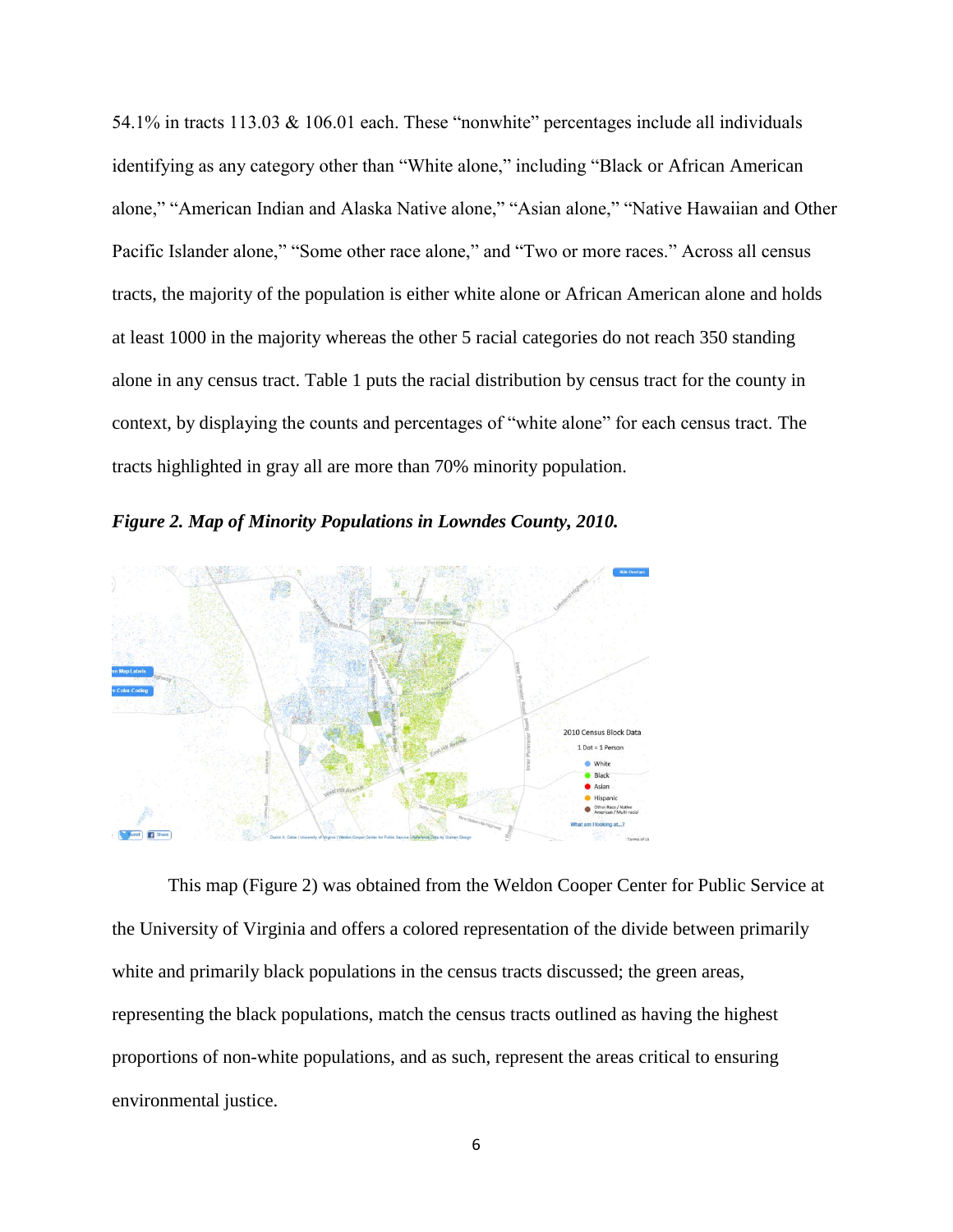Upon observing the spatial locations of these high minority census tracts it appears they are all clustered together in the eastern portion of the clustered center area in the county. Due to their predominantly minority populations any efforts by the Valdosta-Lowndes Metropolitan Planning Organization in transportation plans and programs will need to be especially conscious of ensuring that these census tracts are incorporated in the planning and implementation of the 2040 Transportation Vision plan, as well as paying close attention to the equitable distribution of relevant resources.

# **Elderly Population**



*Figure 3. Age Distribution and the Elderly by Census Tract. Lowndes County, 2013 ACS 5-yr estimates*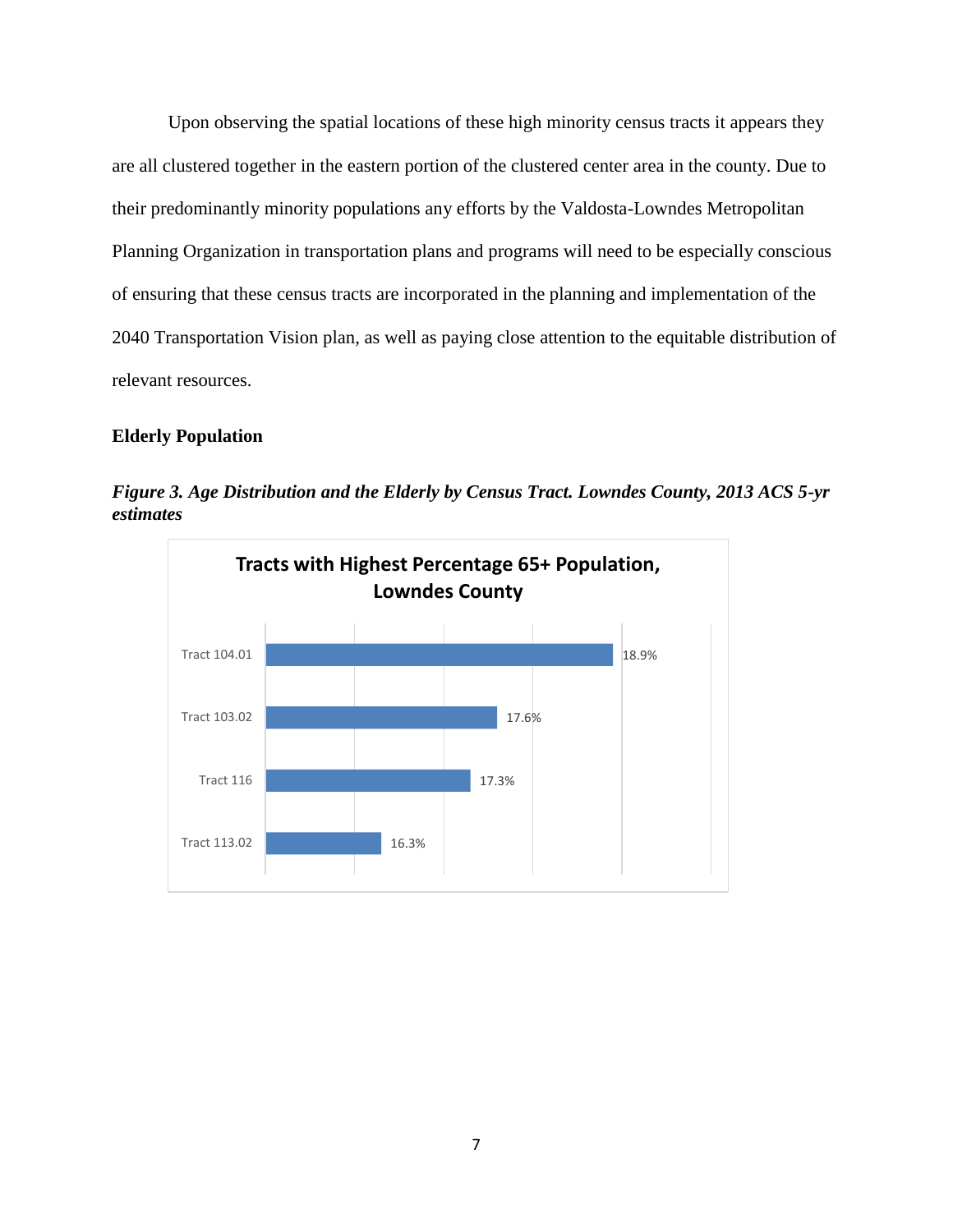| <b>U.S Census Bureau 2013 Estimates</b> |       |                 |                  |            |  |
|-----------------------------------------|-------|-----------------|------------------|------------|--|
| 65 years and over                       |       |                 | Total population | Percentage |  |
|                                         |       |                 |                  |            |  |
| Lowndes County                          | Total | Estimate        | 111,334          | 10%        |  |
| <b>Total Population</b>                 |       |                 |                  |            |  |
| Census Tract 103.02,                    | Total | Estimate        | 2,794            | 17.6%      |  |
| Lowndes County,                         |       |                 |                  |            |  |
| Georgia                                 |       |                 |                  |            |  |
| Census Tract 103.02,                    | Total | Margin of Error | $+/-277$         | $+/-4.3$   |  |
| Lowndes County,                         |       |                 |                  |            |  |
| Georgia                                 |       |                 |                  |            |  |
| Census Tract 104.01,                    | Total | Estimate        | 1,733            | 18.9%      |  |
| Lowndes County,                         |       |                 |                  |            |  |
| Georgia                                 |       |                 |                  |            |  |
| Census Tract 104.01,                    | Total | Margin of Error | $+/-191$         | $+/-2.9$   |  |
| Lowndes County,                         |       |                 |                  |            |  |
| Georgia                                 |       |                 |                  |            |  |
| Census Tract 113.02,                    | Total | Estimate        | 2,390            | 16.3%      |  |
| Lowndes County,                         |       |                 |                  |            |  |
| Georgia                                 |       |                 |                  |            |  |
| Census Tract 113.02,                    | Total | Margin of Error | $+/-284$         | $+/-3.7$   |  |
| Lowndes County,                         |       |                 |                  |            |  |
| Georgia                                 |       |                 |                  |            |  |
| Census Tract 116,                       | Total | Estimate        | 4,094            | 17.3%      |  |
| Lowndes County,                         |       |                 |                  |            |  |
| Georgia                                 |       |                 |                  |            |  |
| Census Tract 116,                       | Total | Margin of Error | $+/-357$         | $+/-3.3$   |  |
| Lowndes County,                         |       |                 |                  |            |  |
| Georgia                                 |       |                 |                  |            |  |
| <b>Total Population</b>                 | Total | Estimate        | 11,011           | 70.10%     |  |

# **Table 2: Prevalence of 65+ Population within Lowndes Census Tracts,**

Looking at Figure 3 and Table 2, it would seem that the SGRC should pay more attention to the Northeastern and Southeastern regions of the county, more so than the other more developed parts of town, in terms of planning for the transportation needs of the elderly population. Considering that there are high numbers of elderly individuals (65+) in census tracts 104.01, 104.02, 116, and 113.02, these tracts should be given high priority in terms of planning for those who may have limited mobility and low income. Table 2 presents the population over 65 for the county as a whole, to put the percentages presented in Figure 3 in context. While only 10% of the population of Lowndes County is over 65 years, the census tracts mentioned have an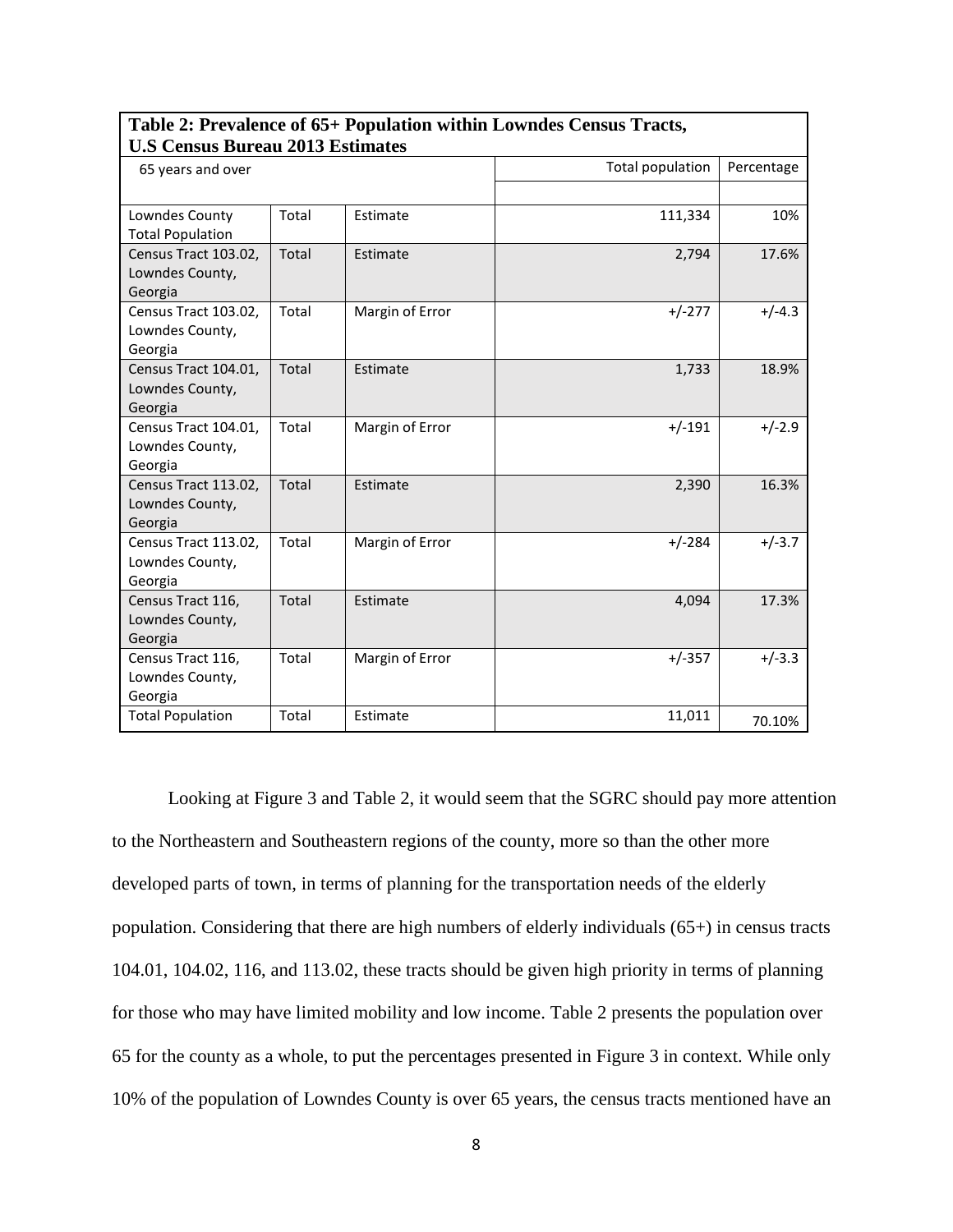elderly population between 15 and 20%. A bus system might be beneficial for these areas, especially if there are individuals in the census tracts who do not have accessible vehicles who need to get around or for the elderly who are not able to drive. To get these people more involved transportation planners could send mailed surveys to these individuals asking them what they feel like they need in their communities because not everyone is able to go to a meeting at city hall. By sending these mail surveys the planners will get enough feedback to know what they need to do in order to better the community for these families and individuals.

# **Income & Poverty**



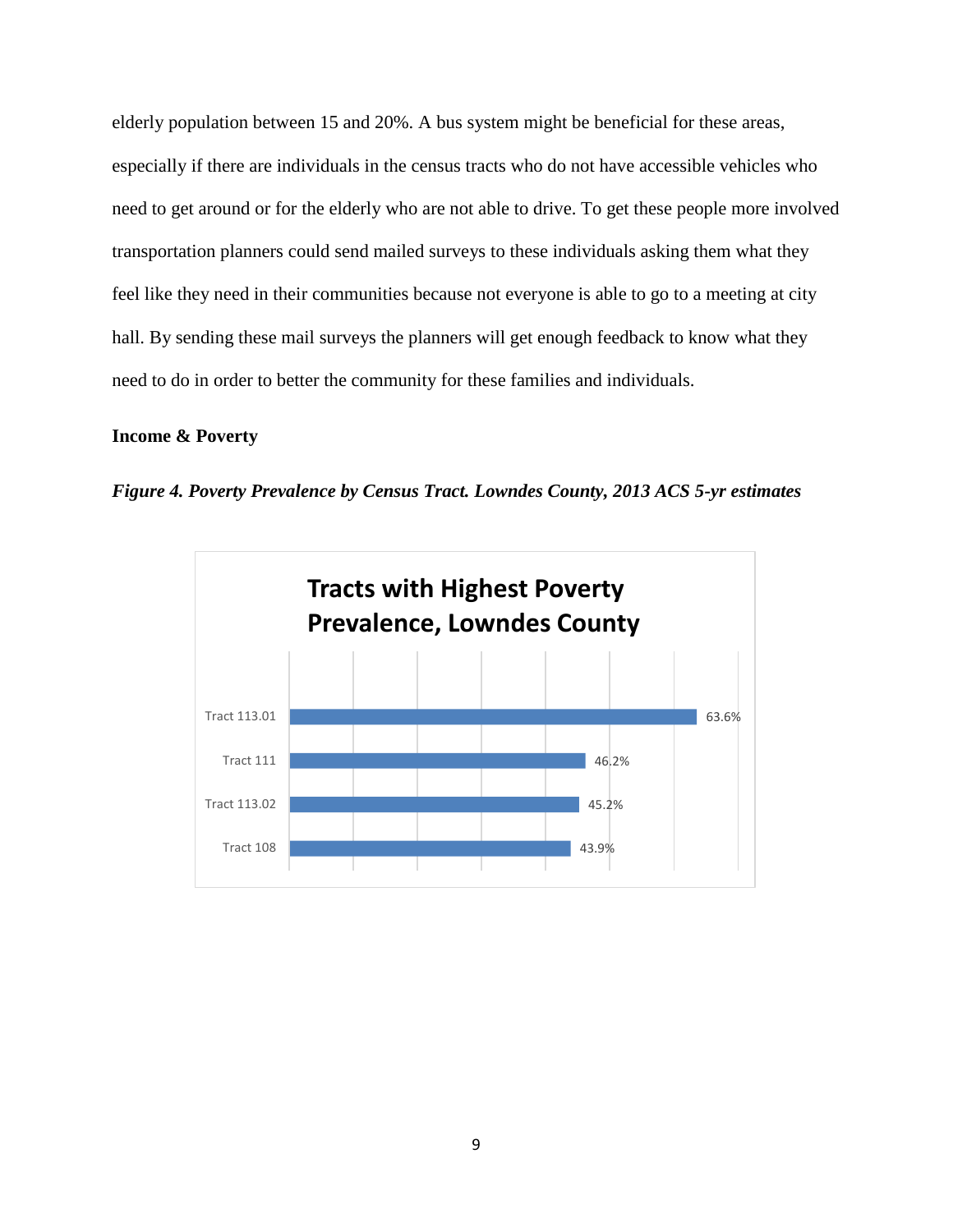| <b>Table 3. Lowndes County Poverty by Census Tract</b><br>Factfinder.census.gov 2013 ACSS 5-year estimates Table ID S1701 |        |           |  |  |
|---------------------------------------------------------------------------------------------------------------------------|--------|-----------|--|--|
| Margin of Error<br><b>Census Tract</b><br>Percentage                                                                      |        |           |  |  |
| County Avg.                                                                                                               | 24.30% | $+/- 1.4$ |  |  |
| 113.01                                                                                                                    | 63.60% | $+/-5.7$  |  |  |
| 111                                                                                                                       | 46.20% | $+/-10.6$ |  |  |
| 113.02                                                                                                                    | 45.20% | $+/-9.6$  |  |  |
| 108<br>43.90%                                                                                                             |        |           |  |  |

| <b>Table 4. Lowndes County Income by Census Tract</b><br>Factfinder.census.gov 2013 ACSS 5-year estimates Table ID S1901 |          |                 |  |  |
|--------------------------------------------------------------------------------------------------------------------------|----------|-----------------|--|--|
| <b>Census Tract</b>                                                                                                      | Income   | Margin of Error |  |  |
| County Avg.                                                                                                              | \$51,068 | $+/-$ \$1228    |  |  |
| 108                                                                                                                      | \$25,600 | $+/-$ \$3460    |  |  |
| 113.01                                                                                                                   | \$26,109 | $+/-$ \$4584    |  |  |
| 113.02                                                                                                                   | \$27,671 | $+/-$ \$5346    |  |  |
| 110                                                                                                                      | \$28,271 | $+/-54746$      |  |  |

*Figure 5. Lowndes County Mean Income by Census Tract in the last 12 months (2013)*

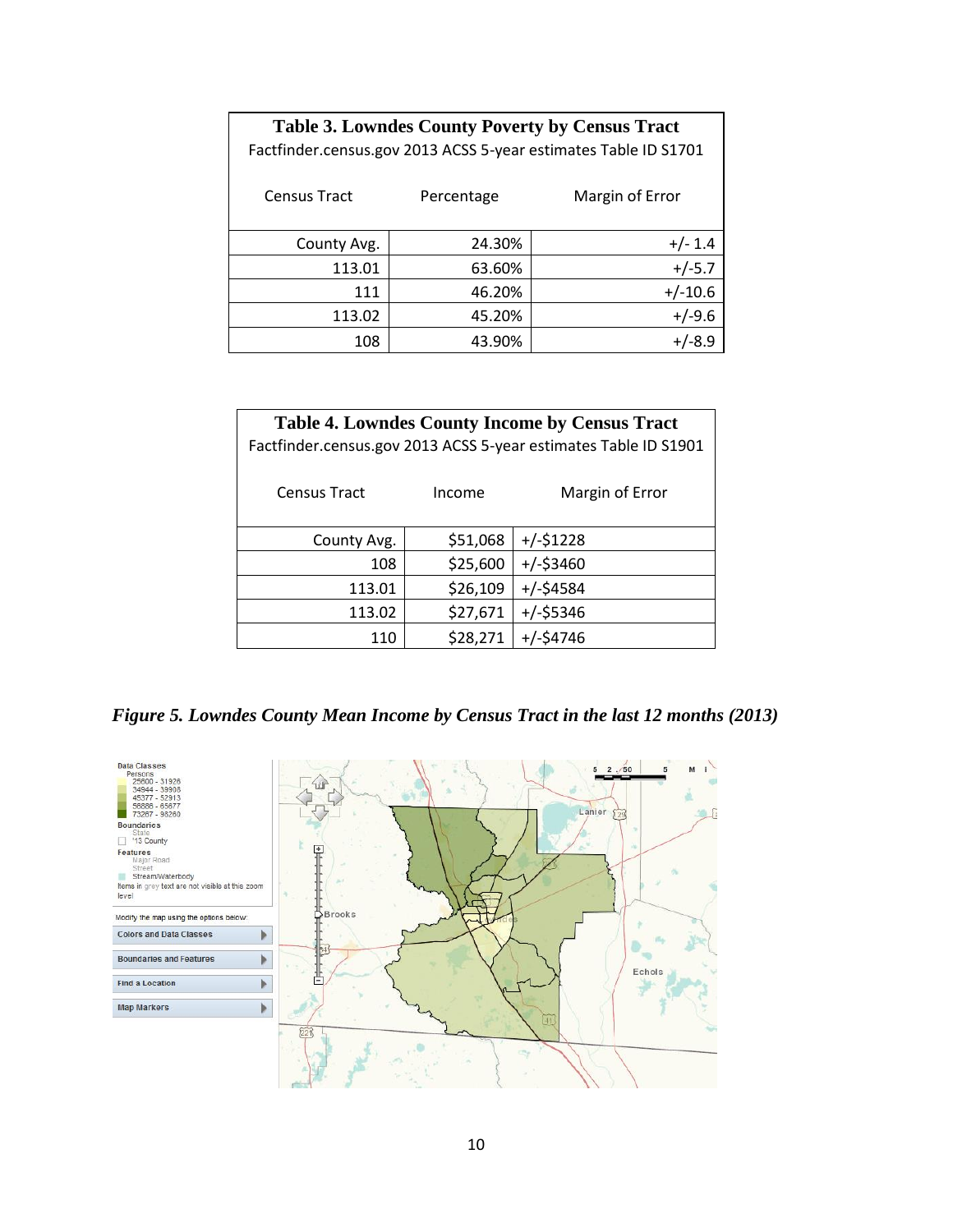

*Figure 6. Poverty by Census Tract in Lowndes County in the last twelve months (2013)*

When examining the yearly mean income of the different census tracts present within Lowndes County and the number of people at or below the poverty line for these tracts several major patterns do tend to emerge. First of all, as you might expect, there are a few tracts where there is present both the highest poverty rates and lowest mean incomes. This finding is also true for low rates of poverty and high mean incomes, which points towards geographic segregation by economic status. For this study we will be focused on transportation issues associated with low income and poverty.

In these two maps (Figure 5 and Figure 6) the areas that should be focused on become apparent. The center cluster of census tracts have both the highest poverty percentages and the lowest mean incomes. The general trend is that this also becomes more pronouced as you move towards the southeast portion of this central area. The two outliers, the most southwest of all the census tracts and the most western of the central area census tracts, are also visibly pronounced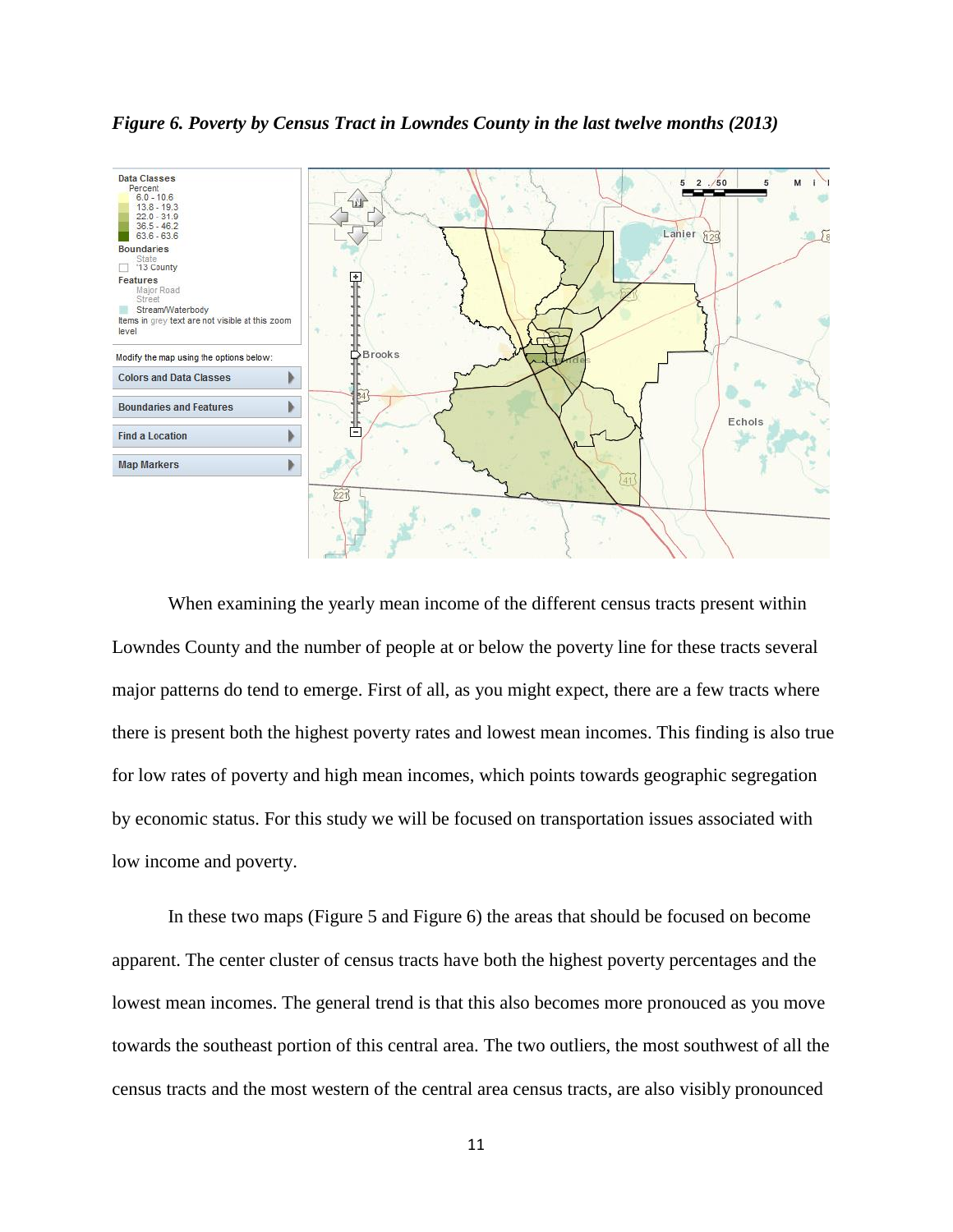which represent the non-metropolitan area with the most poverty and where Valdosta State University students may be located.

Some of the specific areas that may have problems are tracts 108 and 113.01, as well as a few of the surrounding areas such as 110, 105, and 113.02 which are slightly less troubled. While the percentage of households in poverty for the county as whole is 24%, these census tracts all have over 40% of households in poverty. While the average household income for the county is \$51,068, the average income for these tracts is between \$25,000 and 30,000. Specifically 108 and 113.01 have the absolute lowest mean incomes of all 25 tracts in Lowndes County and the highest rates of poverty. These two tracts, as well as the other ones listed, are all located in the center cluster of tracts with the numbers being even more pronounced as you approach the southeast corner of this cluster, in general. There are a few other tracts throughout this cluster that do not seem to be in too much of a better condition but the numbers indicate a specific focus should be placed on the original areas mentioned. Another sort of outlier area that could seem to pose a bit of trouble for its citizens is tract 114.03. It is a larger tract that is outside of the central cluster area and appears to have a bit worse of an economic situation than most tracts, although this situation is not as bad as most of the ones in the central cluster.

For all of these areas it is important to keep in mind any situations that may arise from these areas due to them not being able to easily obtain any essential goods or services as well as some other rather critical reasons they may need transportation. It does seem like the use of some sort of public transportation (buses, trolleys, etc.) could easily be administered for some of these severe areas at a nearly minimum cost because the areas that could really benefit from this service are so small and close together that effective strategies/ routes/ etc. could be done rather efficiently. It is not wholly determined whether this is necessary at this point and would of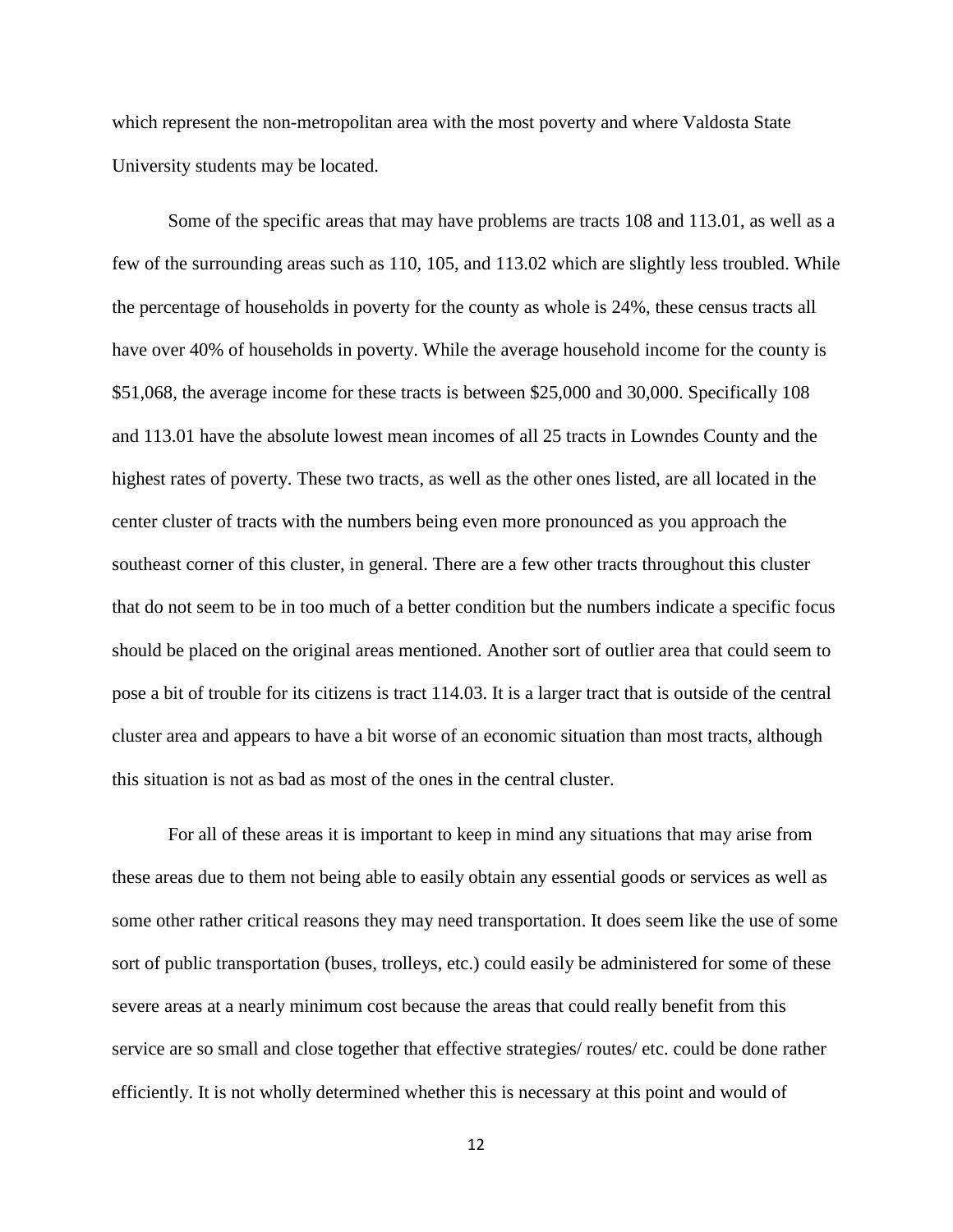course require more research but if there was even a slight case made for this type of project it seems that the cost/ benefit analysis would most likely indicate a positive outcome could be found.

### **Low Vehicular Access**



*Figure 7. Vehicular Access by Census Tract, Lowndes County, 2013 ACS 5-yr estimates*

Differences in vehicular access by census tract can be seen in Figure 7 and in Tables 5 and 6. Figure 7 presents the tracts with the highest percentages of households that do not have access to a vehicle, while Tables 5 and 6 put these percentages in the context of the county as whole, and all census tracts for the county.

Assessing the Lowndes County region regarding access to vehicles and no access to vehicles has yielded the following results. The census tracts that showed the most prevalent areas with no vehicle available are the southeast region of the city, south of Highway 84 near the downtown area (Census Tract 108). Other areas that identify as having no access to vehicles were those just east of Valdosta State University and Ashley Street (Census Tracts 105, 110 and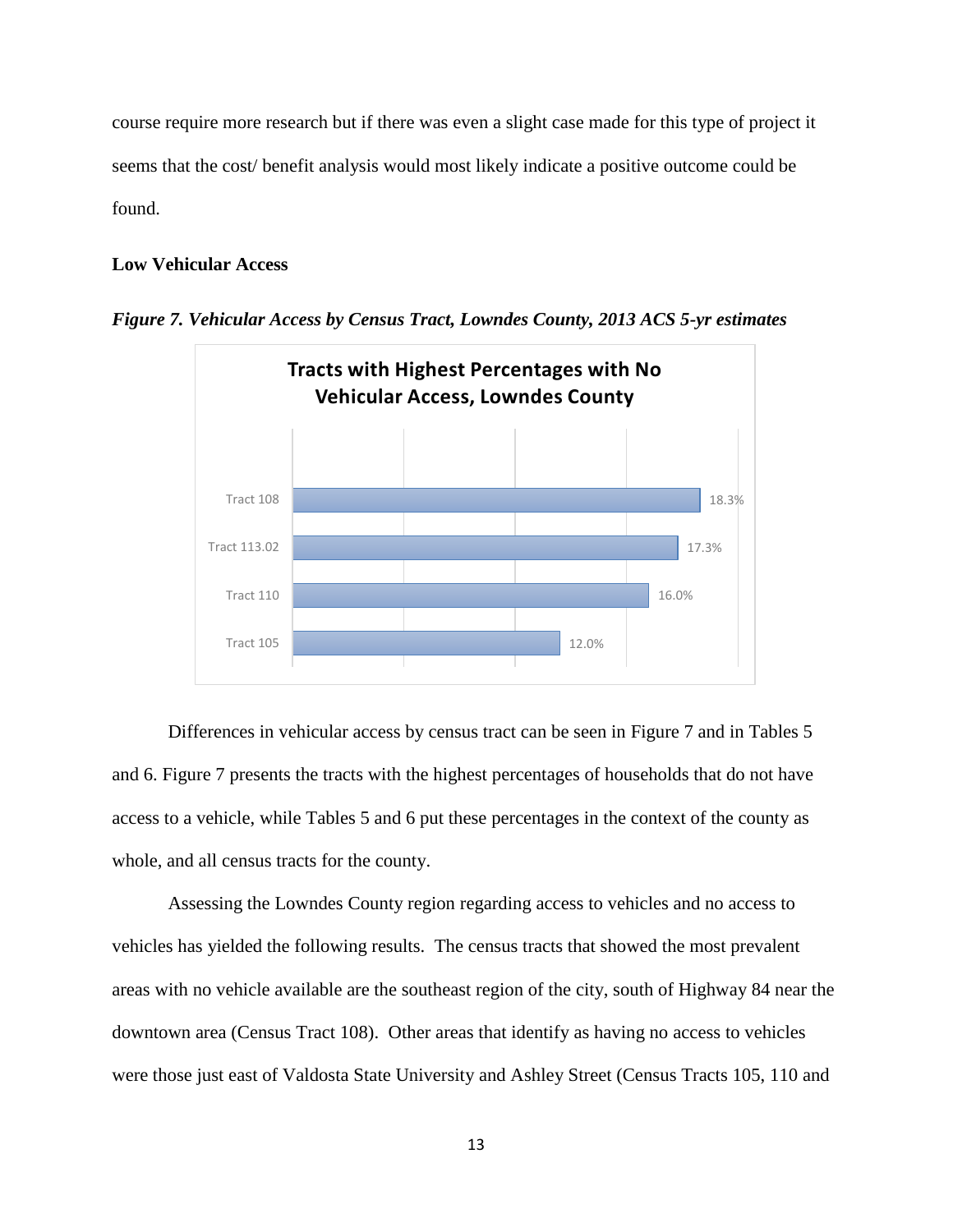113.02). These areas can be identified as urban. Comparing those more prevalent areas that were identified as having no access to vehicles to having one vehicle accessible can provide a wider range of those areas that may be in need of a public transportation system. The southeast part of the city (Census Tract 108) had 40% of households with access to one vehicle. The urban area just east of Valdosta State University (Census Tracts 105 and 110) has 39% and 40.5% with one available vehicle, respectively.

Those areas that identify as prominently having access to one vehicle are those areas between Valdosta State University and Northside Drive west of Ashley Street (Census Tract 104.02) at 39.6% of access to one vehicle. Areas surrounding Moody Air Force Base (Census Tracts 101.01) have a vast amount of households that have only one vehicle available (29.6%). Both areas may account for individuals who commute to and from Valdosta State University and Moody Air Force Base.

The vast majority of the populations that had no access to a vehicle were the urban areas surrounding the downtown area. Those areas that had access to one vehicle were in close proximity to the areas identified as having no access to vehicles with the exception of a few (Moody Air Force Base surrounding areas). These areas could benefit from a public transportation system. However, location of occupation and travel time to and from need to be identified to distinguish full benefits of a developing a public transportation system. A crosstabulation can be ran in order to identify number of persons in the household to distinguish if there are multiple people who are traveling to and from work. Additionally, these urban areas may be identified as having high unemployment. It should be considered if no access to vehicle has a correlation with unemployment. At first glance, these areas could possibly benefit from a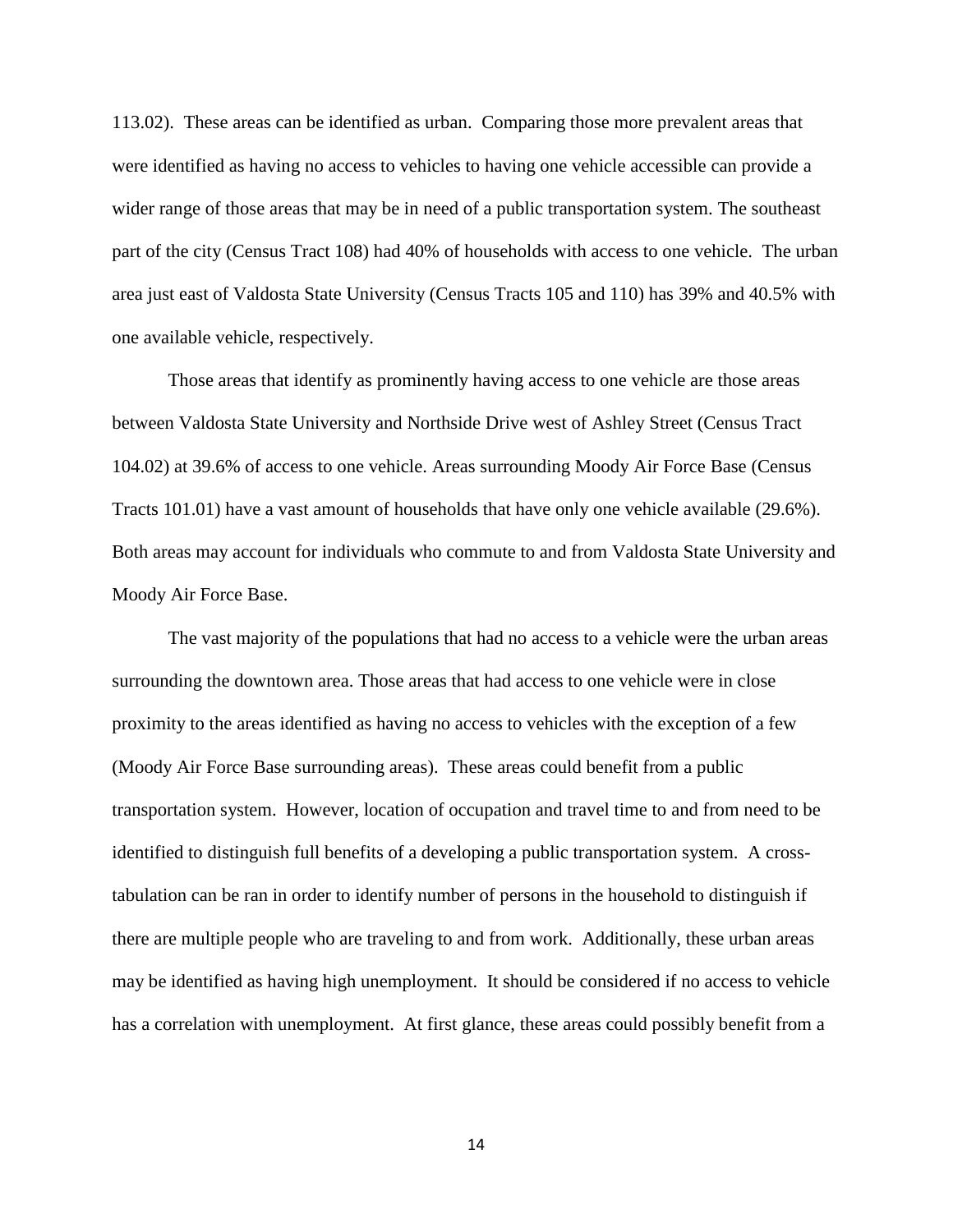public transportation system. However, factors must be identified and considered before implementation.

# **Table 5: County Vehicle Accessibility**

| Lowndes Total | Margin of   | Lowndes Total   | Margin of       |
|---------------|-------------|-----------------|-----------------|
| No Vehicle    | Error       | 1 Vehicle       | Error           |
| 1,649 (3.56%) | $(+/-)$ 426 | 10,074 (21.74%) | $(+)$ (+/-) 788 |

Data Source: U.S. Census Bureau 2013 Estimates

# **Table 6: Census Tract Vehicle Accessibility**

|                     |                 |              | Total                |                     |
|---------------------|-----------------|--------------|----------------------|---------------------|
|                     |                 |              | No vehicle available | 1 vehicle available |
| Census Tract 101.01 | Estimate        | 1,849        | 49                   | 547                 |
|                     | Margin of Error | $+/-$<br>253 | $+/-77$              | $+/-157$            |
| Census Tract 101.02 | Estimate        | 2,498        | 52                   | 324                 |
|                     | Margin of Error | $+/-$<br>220 | $+/-63$              | $+/-123$            |
| Census Tract 101.03 | Estimate        | 1,482        | 9                    | 139                 |
|                     | Margin of Error | $+/-$<br>216 | $+/-15$              | $+/-76$             |
| Census Tract 102.01 | Estimate        | 922          | 65                   | 60                  |
|                     | Margin of Error | $+/-$<br>118 | $+/-56$              | $+/-32$             |
| Census Tract 102.02 | Estimate        | 5,124        | 51                   | 717                 |
|                     | Margin of Error | $+/-$<br>457 | $+/-53$              | $+/-234$            |
| Census Tract 103.01 | Estimate        | 2,655        | 31                   | 617                 |
|                     | Margin of Error | $+/-$<br>322 | $+/-49$              | $+/-228$            |
| Census Tract 103.02 | Estimate        | 1,290        | $\Omega$             | 158                 |
|                     | Margin of Error | $+/-$<br>179 | $+/-13$              | $+/-73$             |
| Census Tract 104.01 | Estimate        | 814          | 6                    | 163                 |
|                     | Margin of Error | $+/-$<br>142 | $+/-9$               | $+/-54$             |
| Census Tract 104.02 | Estimate        | 3,168        | 116                  | 1,255               |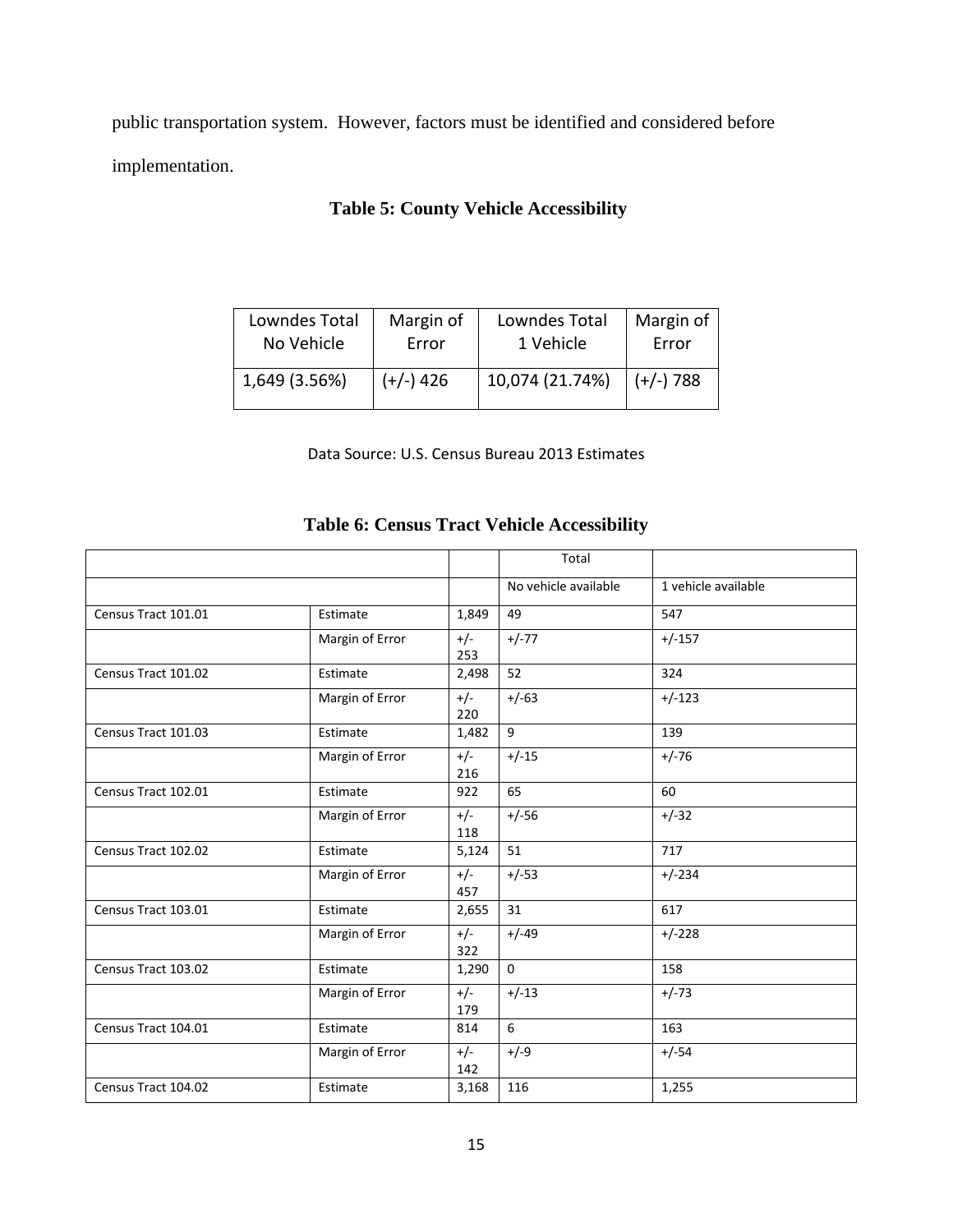|                     | Margin of Error | $+/-$<br>426 | $+/-182$     | $+/-296$ |
|---------------------|-----------------|--------------|--------------|----------|
| Census Tract 105    | Estimate        | 2,039        | 235          | 810      |
|                     | Margin of Error | $+/-$<br>323 | $+/-208$     | $+/-167$ |
| Census Tract 106.01 | Estimate        | 2,833        | 81           | 888      |
|                     | Margin of Error | $+/-$<br>413 | $+/-82$      | $+/-267$ |
| Census Tract 106.04 | Estimate        | 2,584        | $\mathbf 0$  | 372      |
|                     | Margin of Error | $+/-$<br>254 | $+/-19$      | $+/-126$ |
| Census Tract 107    | Estimate        | 1,501        | $\mathbf{0}$ | 123      |
|                     | Margin of Error | $+/-$<br>263 | $+/-13$      | $+/-61$  |
| Census Tract 108    | Estimate        | 1,567        | 286          | 627      |
|                     | Margin of Error | $+/-$<br>335 | $+/-164$     | $+/-261$ |
| Census Tract 109    | Estimate        | 635          | 31           | 225      |
|                     | Margin of Error | $+/-$<br>112 | $+/-32$      | $+/-89$  |
| Census Tract 110    | Estimate        | 1,223        | 198          | 495      |
|                     | Margin of Error | $+/-$<br>203 | $+/-118$     | $+/-154$ |
| Census Tract 111    | Estimate        | 972          | 14           | 271      |
|                     | Margin of Error | $+/-$<br>166 | $+/-25$      | $+/-114$ |
| Census Tract 112    | Estimate        | 2,051        | $\mathbf{0}$ | 287      |
|                     | Margin of Error | $+/-$<br>260 | $+/-13$      | $+/-99$  |
| Census Tract 113.01 | Estimate        | 2,469        | 66           | 583      |
|                     | Margin of Error | $+/-$<br>330 | $+/-47$      | $+/-140$ |
| Census Tract 113.02 | Estimate        | 823          | 142          | 229      |
|                     | Margin of Error | $+/-$<br>166 | $+/-88$      | $+/-92$  |
| Census Tract 114.01 | Estimate        | 908          | 15           | 110      |
|                     | Margin of Error | $+/-$<br>104 | $+/-24$      | $+/-58$  |
| Census Tract 114.02 | Estimate        | 589          | 16           | 146      |
|                     | Margin of Error | $+/-$<br>114 | $+/-26$      | $+/-62$  |
| Census Tract 114.03 | Estimate        | 2,772        | 84           | 488      |
|                     | Margin of Error | $+/-$<br>364 | $+/-104$     | $+/-165$ |
| Census Tract 115    | Estimate        | 1,670        | 23           | 286      |
|                     | Margin of Error | $+/-$<br>200 | $+/-23$      | $+/-128$ |
| Census Tract 116    | Estimate        | 1,903        | 79           | 154      |
|                     | Margin of Error | $+/-$<br>228 | $+/-110$     | $+/-72$  |

Data Source: U.S. Census Bureau 2013 Estimates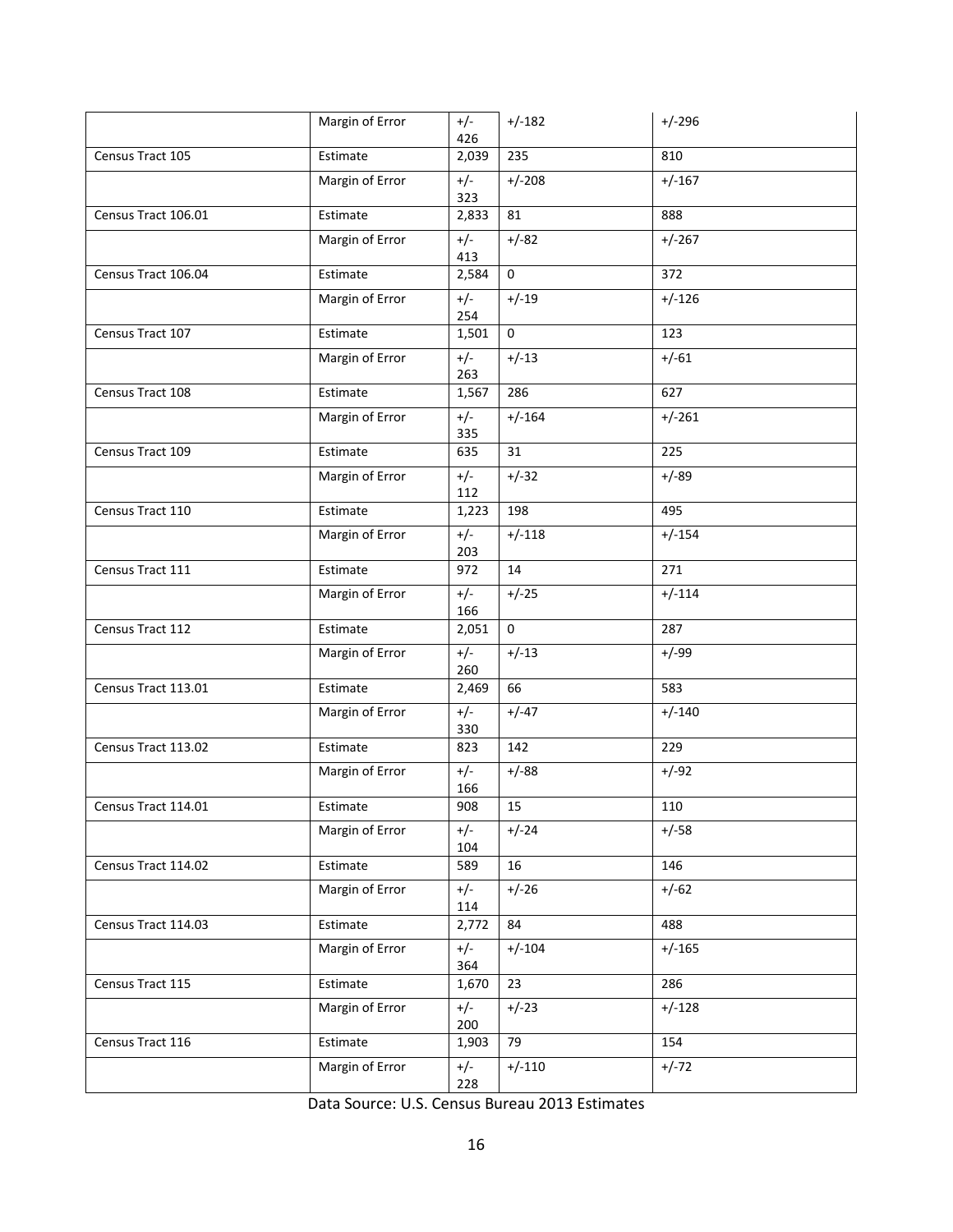The map below depicts the census tracts that do not have vehicular access. The areas of prevalence are shown in the dark green in the center of Lowndes County. These tracts include those areas of downtown Valdosta along with just east of Valdosta State University, along Ashley Street.

*Figure 8. Map of Vehicular Access in Lowndes County, 2010.* 



Source: U.S. Census Bureau, 2009-2013 5-Year American Community Survey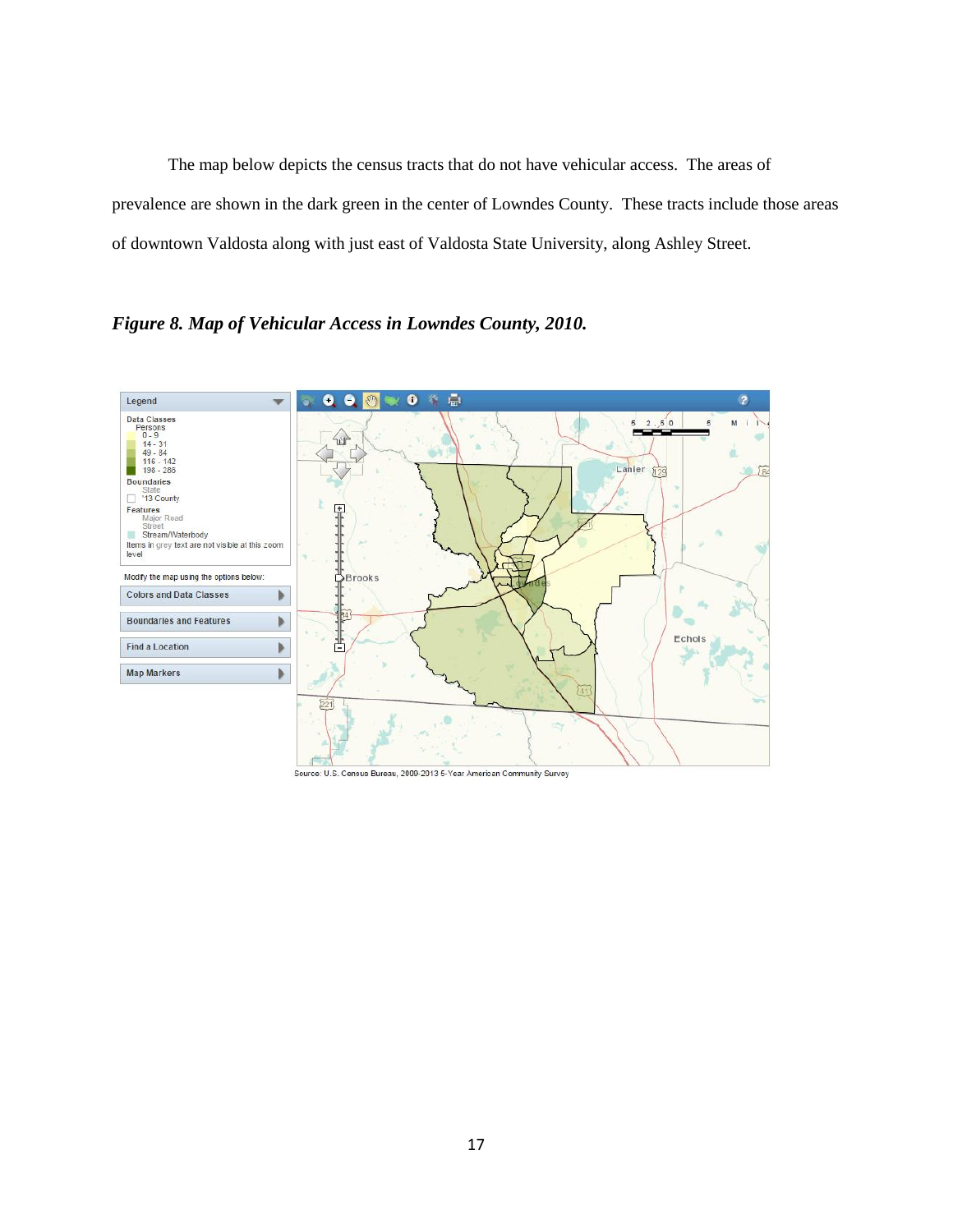### **Linguistic Isolation**



*Figure 9. Spanish Speakers and English Proficiency by Census Tract. Lowndes County, 2013 ACS 5-yr estimates*

The data analyzed for this section of the environmental justice project looks at linguistic isolation. To examine linguistic isolation, we limit the sample to just those who self-identify as Hispanic/Latino, which is the largest ethnic minority group in Lowndes county. We use the questions that ask the respondent to report on the language he/she speaks at home, and his/her proficiency in English.

Figure 9 presents the tracts in Lowndes County with the highest percentages of Spanish speakers. Census Tract 102.2 located in the north-west region of the county has the largest number of population members who speak Spanish with 429 (54.6%). Out of a total of 785 Hispanics or Latinos who speak a language other than English, 278 (64.8%) of the Spanish speakers within that tract speak English "very well" and 151 (35.2%) speak English "well." The tract with the highest percentage of Spanish speakers is located in the south east region in tract 114.02 with 80%, the total population in this tract of members who speak another language is 10.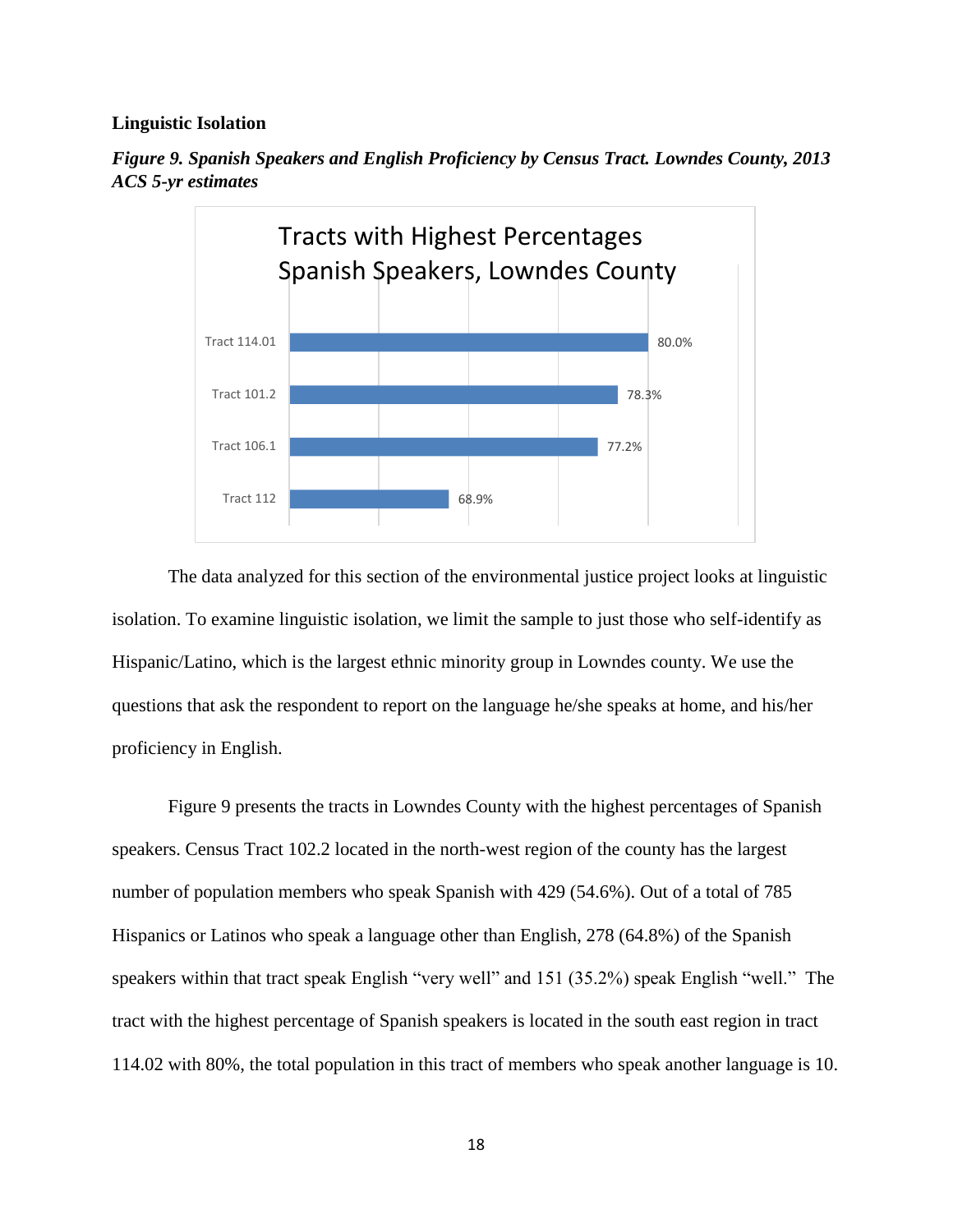Census tract 110 located in the North Eastern clustered part of the county has the lower number of members who speak Spanish and do not speak English "at all" with 49 (39.4%) persons out of the 156 total Spanish speakers. Census Tract 116 has 101 Latino or Hispanic persons who speak English "not well." These tracts should be taken into consideration for possible environmental injustice related to transportation decisions in Lowndes County, Georgia. These tracts could be subject to being overlooked when public feedback is solicited for planned transportation projects due to the high number of persons facing language barriers. Therefore, special attention should be given to including these populations in the transportation planning process, by making sure materials are available in Spanish and interpreters are available at public meetings.

## *Block Level Analysis: Spanish Speakers*

The data analyzed for this section of the environmental justice project looks at the linguistic isolation of Spanish speakers in Lowndes County, Valdosta. The secondary data was acquired from the 2000 American Community Survey. The data analyses the linguistic isolation of those who speak Spanish within Lowndes County in Valdosta, Georgia in the corresponding block groups as the Census suggests. The data is being analyzed as part of a collaborate project for the Valdosta-Lowndes Metropolitan Planning Organization (VLMPO) to ensure the 2040 Transportation Vision plan meets the Environmental Justice requirements are stated in Title VI of the Civil Rights Act and Executive Order 12898.

The block group 1 Census Tract 106.01 has the largest *number* of Spanish speakers in the county with 75 persons. Out of this number of Spanish speakers 8 are linguistically isolated. This tract shows the third largest *percentage* of Spanish speakers for census data gathered in the American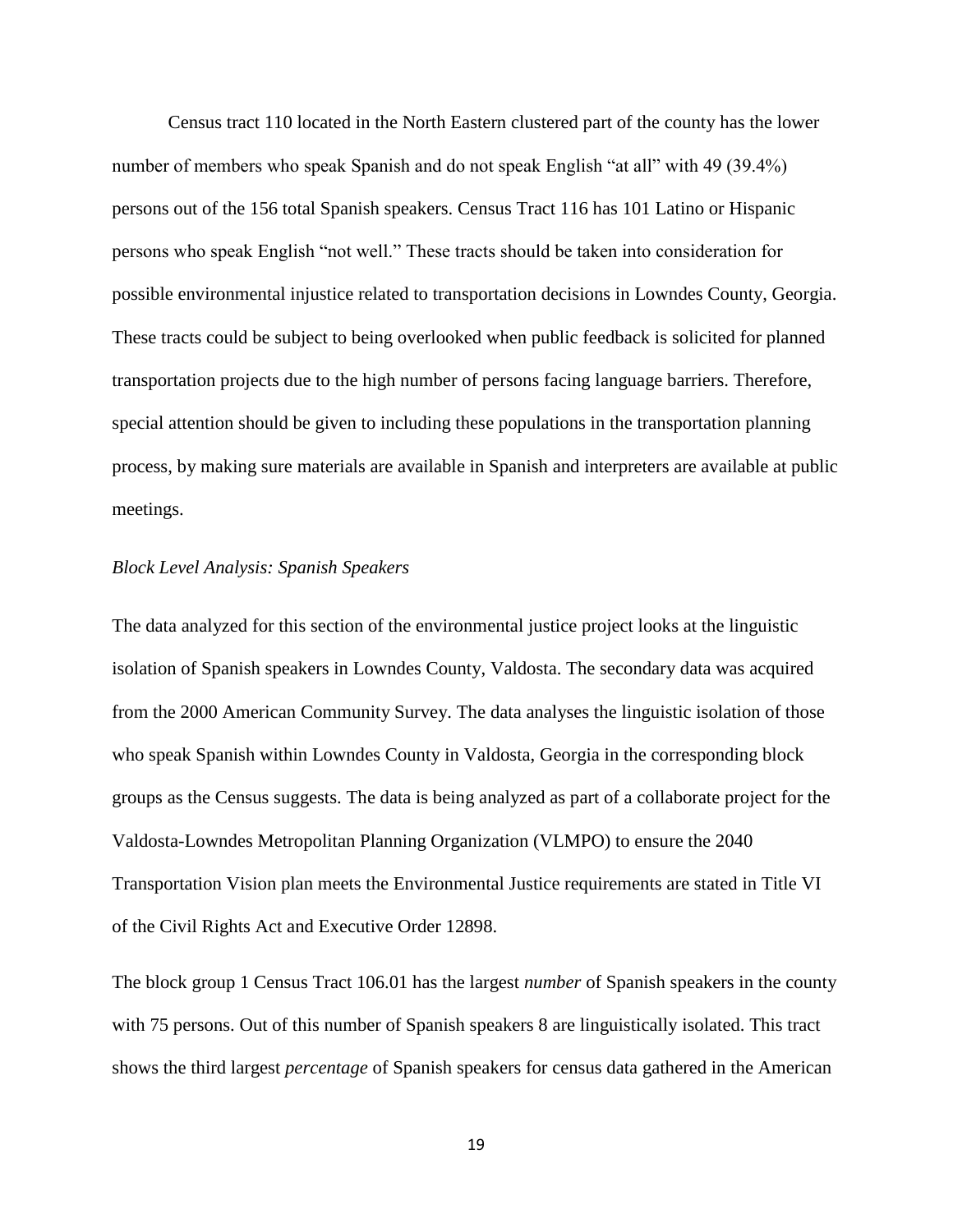Community Survey 2009-2013. With this comparison it is save to infer that the tract remains constant in the high number of Spanish speakers. The total number of Spanish speakers increased from 104 in 2000 to 129 in 2013 a margin of 25 Spanish speakers.

Tract 114.01 in 2013 had the largest number of Spanish speaker percent with 80 people speaking Spanish. In this tract and year all the Spanish speakers spoke some level of English. In the 2000 data the number of Spanish speakers linguistically isolation was consistent with the data set from 2013 with 0 persons falling in this category.

Nine tracts total showed a decrease in Spanish speaker between 2000 and 2013. Sixteen tracts showed an increase in Spanish speakers. The greatest increase from years 2000 to 2014 occurred in tract 102.02 with 325 more persons in the tract speaking Spanish. The greatest decreased occurred in tract 104.02 losing 51 Spanish speakers.

# **Low Educational Attainment**



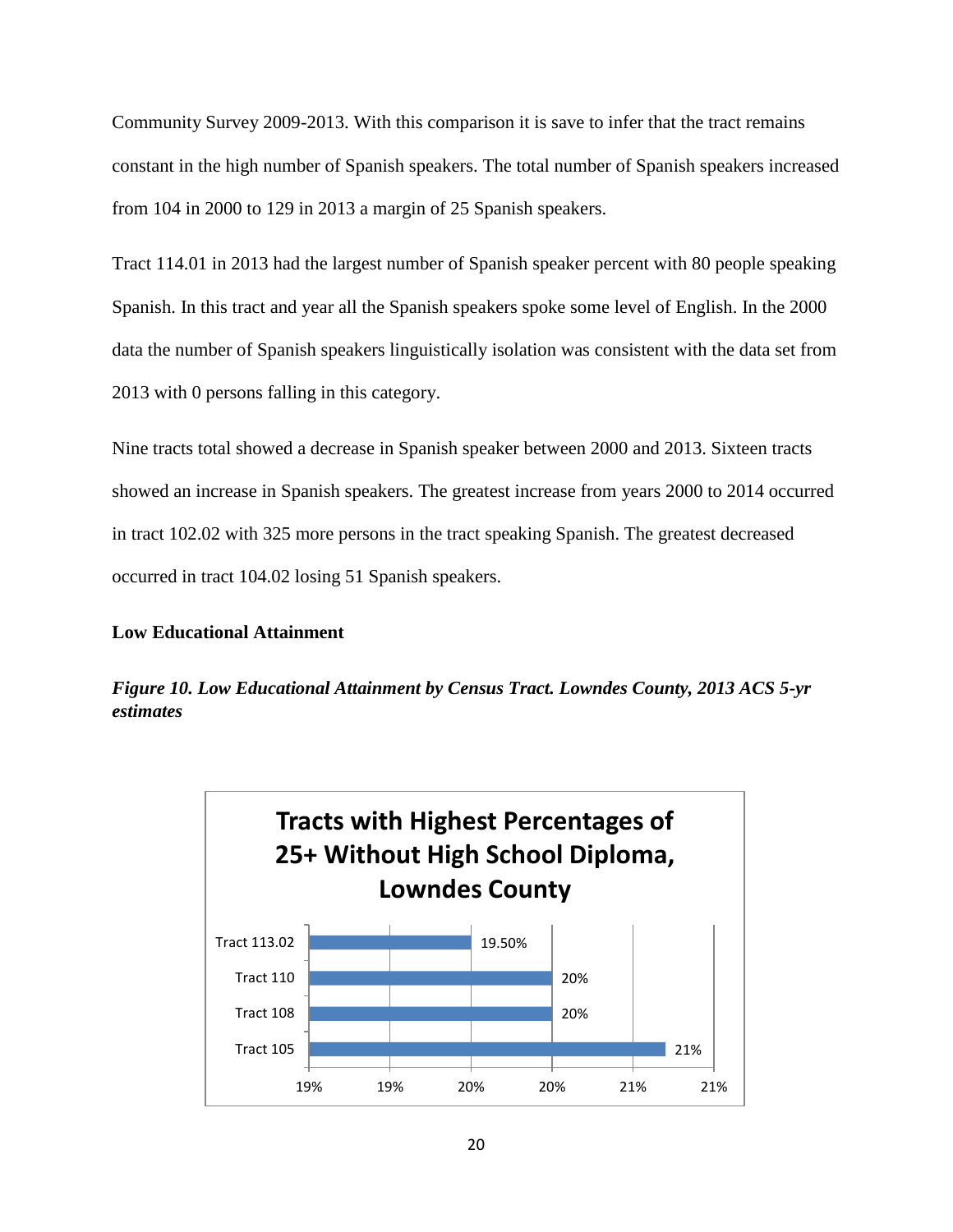Another indicator examined in this analysis is the population of over 25 without a high school diploma or equivalent and where these particular people reside within the county using the U.S. census data and appropriate percentages. The data showed that there are more men than women without a high school diploma or equivalent. By modifying the table within the American Fact Finder data tool within the US Census Data website, we were able to collect the numbers and percentages of those individuals without a high school diploma within specific tracts and within specific age groupings. $2$ 

In the table the census tracts are broken down by total and sex. From looking at the table I was able to pinpoint six different census tracts with the highest percentage of 25 and over individuals without a high school diploma. The four tracts with the highest percentages without high school degrees are presented in Figure 10 (tract 113.02, 110, 108, and 105). Other census tracts with high percentages of the population without a degree are 102.1, 105, and 114.02. Census tract 102.1 housed a total of 19.3% of men and women over the age of 25 without a diploma, while tract 105 housed a total of 20.7%. In the 108 census tract 20.4% of men and women do not have a diploma, while 20.2% of individuals do not have a diploma in census tract 110. Census tract 113.02 had a total of 19.5% of men and women without a high school diploma, while 21.8% of individuals did not have a diploma. Out of these total percentages, the percentage of men and women are broken down even more within these census tracts to show the difference in living without a high school diploma. Considering that this environmental justice project focuses on the low income tracts, the SGRC should focus on census tracts such as, 108, 105 and

 $\overline{\phantom{a}}$ 

<sup>2</sup> See the excel document titled "EducationAttainment3."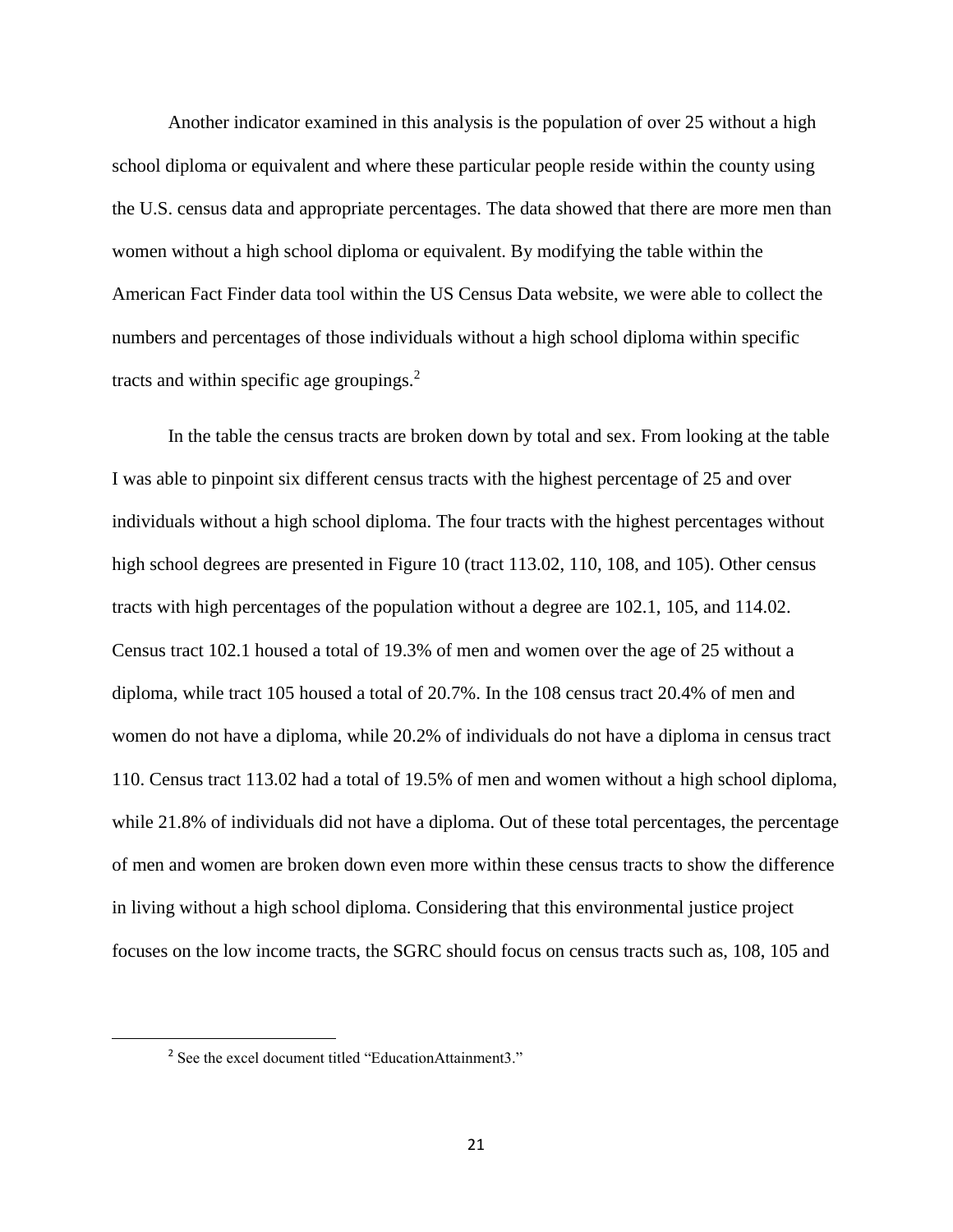110. These are the census tracts that (on average) have low educational attainment and individuals in these areas may not have had as much participation in the transportation process in the past as other areas of the county.

## **Female-Headed Households**

*Figure 11. Single-Mother Households by Census Tract. Lowndes County, 2013 ACS 5-yr estimates*



We also examined the census tracts with the highest percentages of single-mother families (presented in Figure 11). . Since women earn less than men on average, may or may not be receiving child support, and have greater childcare responsibilities in single-parent households, families with single mothers are more likely to be economically disadvantaged than dual-parent households. The tracts with the highest percentages of single mother households were 113.01 with 72%, 113.02 with 57%, 106.01 with 55%, 109 with 49% and 101.01 with 49%. Tract 108 also had a high percentage at 47%. These tracts should be given particular attention in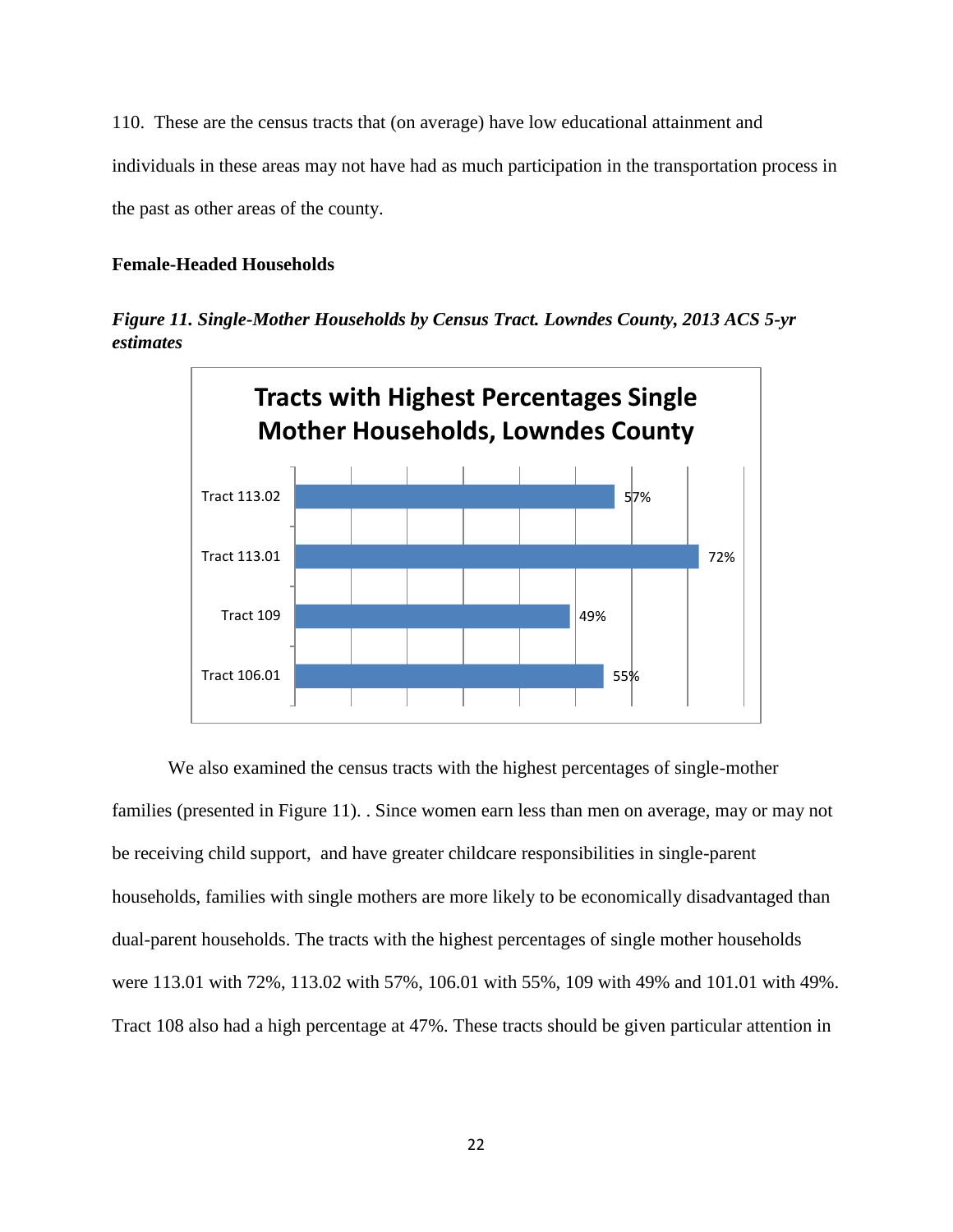planning for the transportation needs of children and low-income families, especially in terms of ensuring accesse to medical care, healthy food, and recreational and exercise opportunities.

### **Commute to Work**

| Time Traveled to Work |        |            |  |  |
|-----------------------|--------|------------|--|--|
| Census                | Time   | Margin of  |  |  |
| <b>Tract</b>          | (mins) | Error      |  |  |
| Tract 105             | 14.7   | $(+/-)2.1$ |  |  |
| Tract 108             | 17.6   | $(+/-)2.5$ |  |  |
| Tract 110             | 20.9   | $(+/-)8.6$ |  |  |
| <b>Tract 113.2</b>    | 13.3   | $(+/-)1.9$ |  |  |

**Table 7: Average Time Traveled to Work by Census Tract, Lowndes County**

Data Source: U.S. Census Population 2013

Finally, examining means of commute to work and time to commute to work by census tract is also important for transportation planning. First, we identified the tracts with the longest average commute time to work, presented in Table 7 (above). The longest average commute time of any tract in the county was 110, with 20.9 minutes traveled. Tracts 105, 108, and 113.2. were the other top three tracts with the longest average commutes. We also examined the census tracts with the largest percentages having a commute time to work of 60 or more minutes. The census tracts with the highest percentages in this category were 114.03, 102.01, 114.02, and 101. In census tract 114.03, 6.5% of respondents commuted 60 minutes or more to work. In tract 102.01, 5.6% commuted over 60 minutes. In census tract 114.02, 5.4 % commuted 60 minutes or more. In tract 101, 4.7% commuted 60 minutes or more. Census tracts 108 and 110 had the next largest percentages of the population commuting more than 60 minutes. In both census tract 108 and census tract 110, 4.3% of respondents commuted 60 minutes or more.

#### *Summary*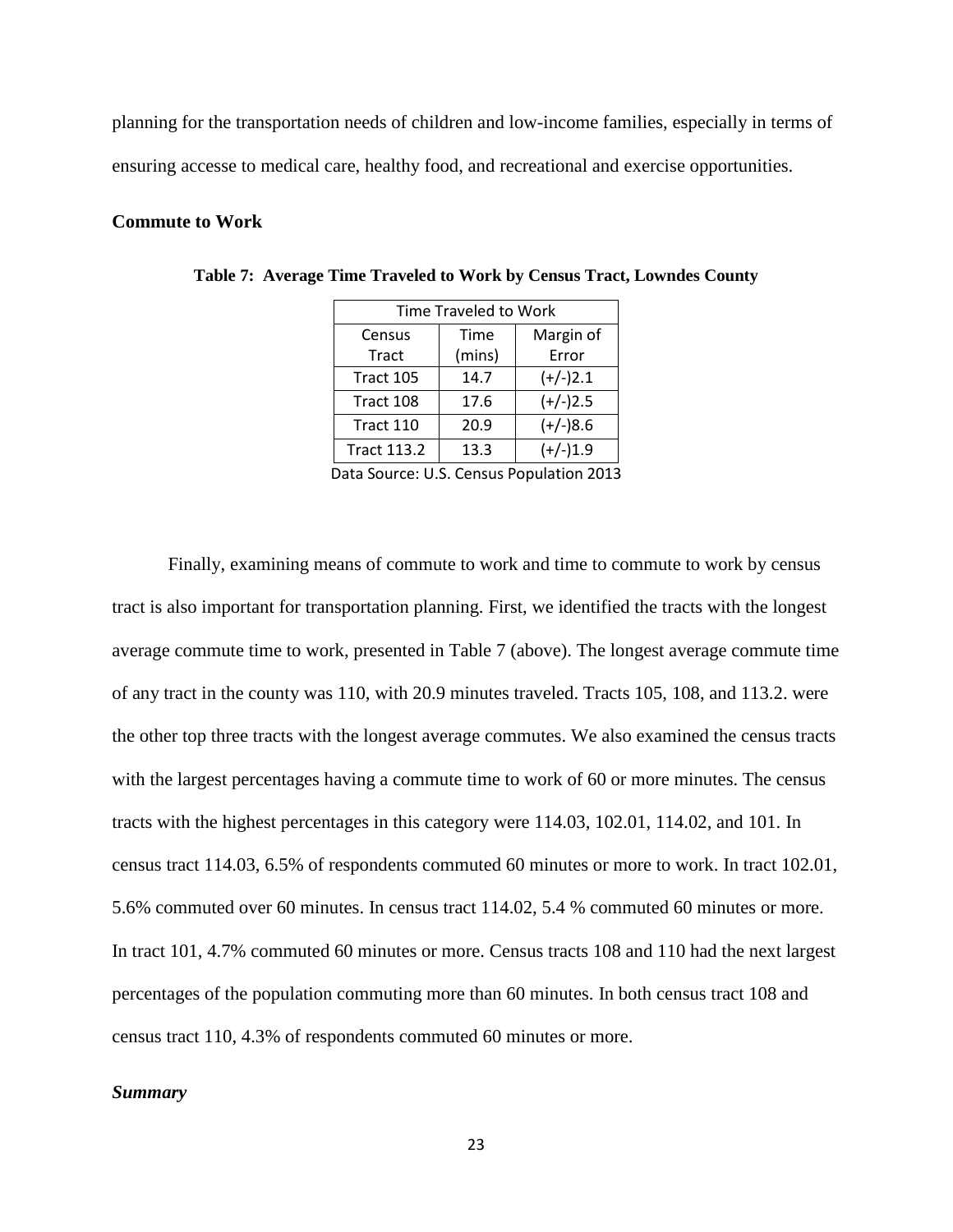As a Transportation Plan is being established and implemented within the Lowndes County/Valdosta jurisdiction, these results should be taken into consideration. Among the variables that were analyzed, there was much overlap in key indicators relevant to environmental justice in transportation planning. This suggested specific areas in need of a transportation system. The areas in the downtown area, along with urban areas along Ashley Street, just east of Valdosta State University, showed a need in all areas (low vehicular access, high 65+ population, high poverty, high minority populations, high female-headed households, long commutes to work, and low English proficiency). All of these indicators represent groups that 1) have historically faced discrimination, 2) have had little access to the transportation planning process, or 3) may have special mobility needs.

Future research should include observations by the researcher to further examine the areas of need. The research can identify if sidewalks, bike lanes, and other beneficial amenities are available. Qualitative and quantitative research can be gathered by conducting a survey in the identified areas to see what community members identify as particular needs

## *Part 2. Overlap of Indicators*

In the second set of findings, we turn to the overlap of key indicators of environmental justice. We found that there was much overlap in key indicators. We were able to make recommendations in terms of the area of the county that should be given particular attention in the transportation planning process.

First, in our analysis, we gave particular attention to the overlap between Spanish speakers and other important environmental justice indicators in the county. Census Tract 108 located in the southeast region of Lowndes County has a Latino/Hispanic population of 387. 117 of them speak only English and the remainder of the Spanish speakers can be broken down by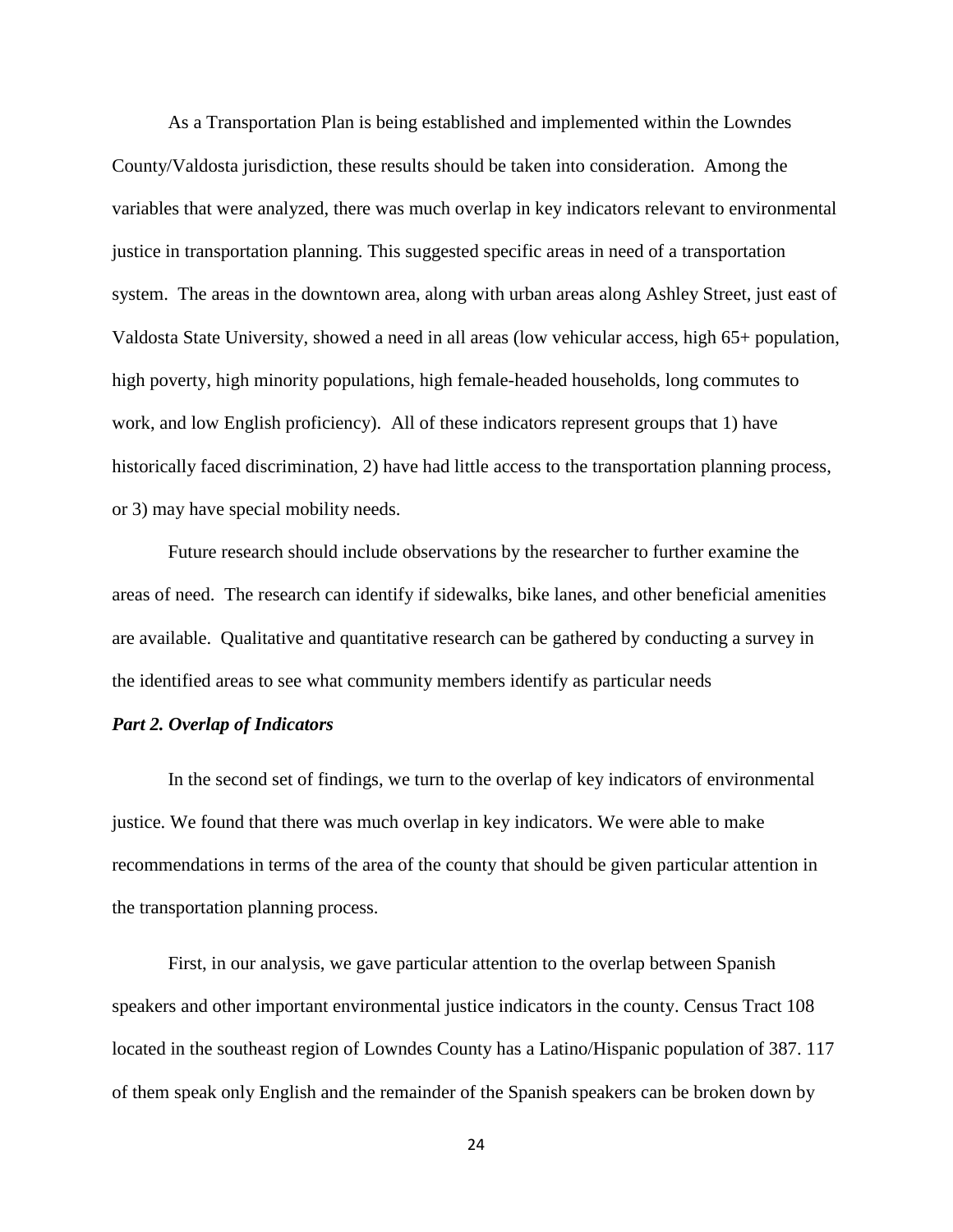English proficiency as follows: 154- Speak English "very well;" 61- Speak English "well;"55- Speak English "not well." Tract 108 is the tract with the second highest number of person who fall in the category of speaking English "not well."

This is important because this tract has been found to have an overlap of indicators including high numbers of low-income households as well as high numbers of "no vehicle available." The 55 persons in this tract who speak English "not well" should be taken into consideration for transportation improvements by providing information in other languages, predominately Spanish. With knowledge of previous barriers to collecting data on specific subsets of the population, I conclude that the number of Spanish speakers in Lowndes County are likely higher than what it is shown as immigration status of minorities could affect their participation in surveys such as the Census.

We recommend providing information in Spanish regarding any transportation resources or changes within the county. The high numbers of Spanish speakers are spread out throughout the county tracts as well as the levels of English proficiency. Therefore, an effort to provide information in Spanish should be made for all tracts.

Next, we looked at the overlap between poverty and other indicators. In the variables of low income/poverty, language proficiency, and vehicular access, common census tracts affected are also clear. Prevalent areas of low income/poverty are apparent in census Tracts 108, 113.01, 105 and 110. The specific area of 113.01 is the Remerton area which can possibly be accounted for college students predominately living in this area and possibly not claiming any income on the census. Prevalent areas of low language proficiency are 108, 110, 106.04, and 114.03. The Census Tract of 114.03 was puzzling as no other indicators (other than low English proficiency) were significant in this particular area. This area is identified as Clyattville just west of I-75. We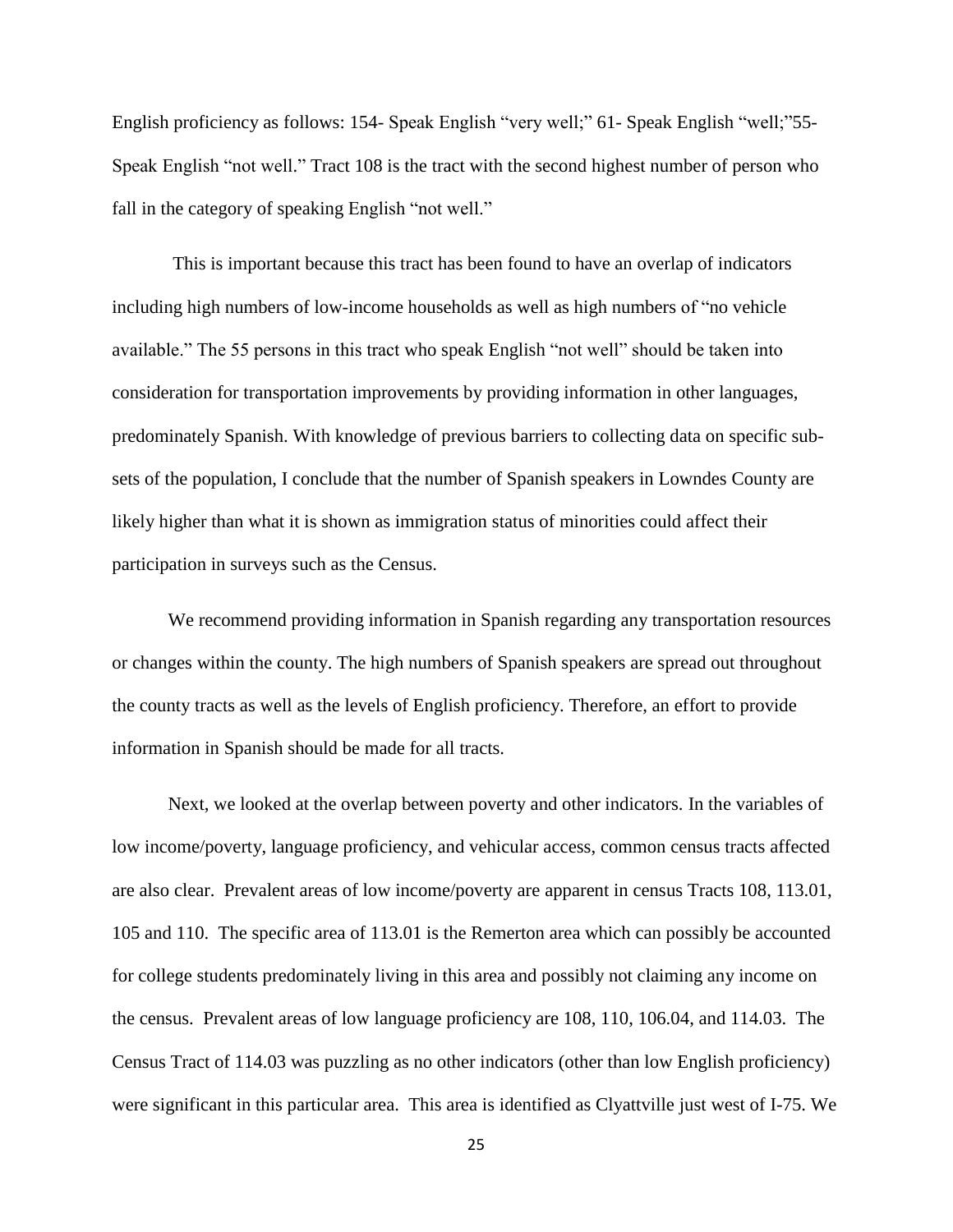suggest further investigation and observation to be conducted in this area. The Lake Park area was included in this as well. The census tracts of 108, 105, and 110 were prevalent in no vehicular access. In addition, examining commute time to work revealed that the modal category for tract 108 was 15 to 19 minutes, with 40% of respondents. Since 18% of respondents in tract 108 have no access to a vehicle, this suggests that a significant portion of this population may have a long walk to work.

Thus, overall, the areas of 108 and 110 have the strongest overlap of low vehicle accessibility and other key indicators. These areas can be identified as the east urban (clustered center) downtown area. It would be useful to further examine these two census tracts in regards to places of employment, if available, to determine if a public transportation system will benefit them. The three variables of vehicular access, language proficiency, and poverty all show a correlation that could possibly be improved with a transportation plan. The SGRC could possibly provide outreach in these particular communities in order to decipher the actual ways in which they can benefit from a transportation plan. Simply implementing a public transportation plan may not benefit them, but rather better sidewalks and/or bike lanes.

### *Summary*

The census tracts where there is the most overlap in the indicators we are examining are 108 (being the most common), 105, and 110. There are a few more tracts that are also in the center clustered "urban" area of Lowndes County that had overlap in many of the key indicators. In one of these "urban" cluster tracts (113.01) it is difficult to determine what the underlying cause of disadvantage may be because it is very close to the VSU campus and a lot of the bars and restaurants that these students may frequent or work at. This means that the reportedly low income of these areas may be the result of them having to pay for college and having low-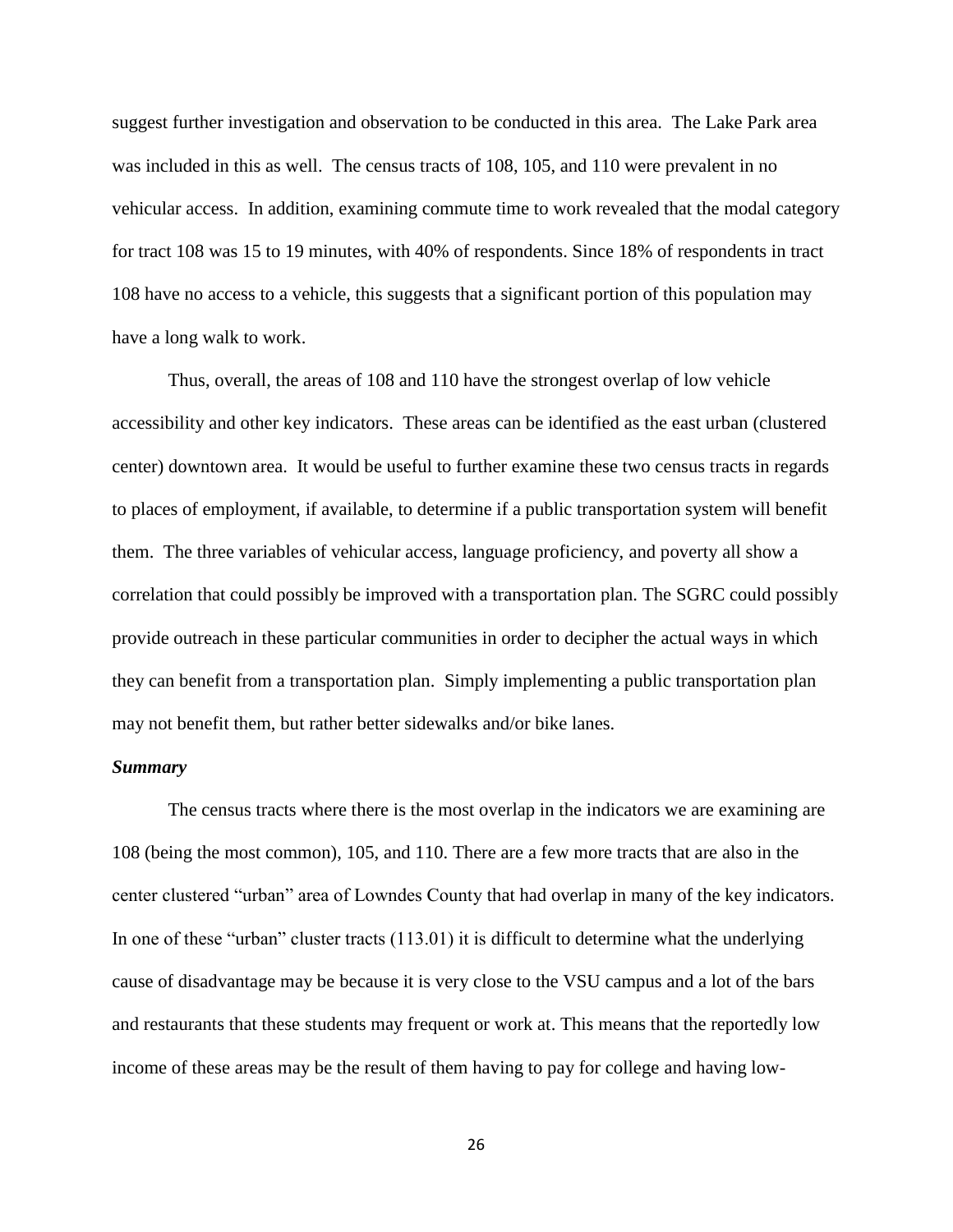income while they work part-time. Our research suggests there is a genuine need for a public transportation system, such as buses or something similar. Research could also determine if federal funding is available. Perhaps public transportation could be provided very efficiently because areas with the greatest need for public transport options are in relatively small vicinity compared to the whole of Lowndes County.

To conduct outreach to these areas identified as particularly disadvantaged for their input on the discussion a bi-annual meeting with specific focus on these individuals and transportation provided would be useful. Also, it would be useful to allow for an official online discussion board to be open at all times on issues the city government takes under consideration. This discussion board could be advertised for a month before important meetings on transportation projects that will impact individuals in the areas that we have identified. Individuals could also give direct feedback to the website a week or so after the meeting. This would allow people that do not have much time or have a conflicting schedule to participate in the decision-making process. This will also demonstrate to citizens that the government is working to have everyone involved with the decision making processes that are directly impacting them.

### **Discussion and Conclusions**

In observing indicators of vehicular access, English proficiency, age, income, race, and education, our findings illuminate a centrally located population within Lowndes County most likely to be disproportionately disadvantaged for multiple reasons, and as such, should be specifically targeted in ensuring environmental justice measures. Most prominently located in census tracts 108, 110, and 105, and extending less extremely outside, these areas will need to be most vigorously sought out for inclusion in the public involvement process to ensure fair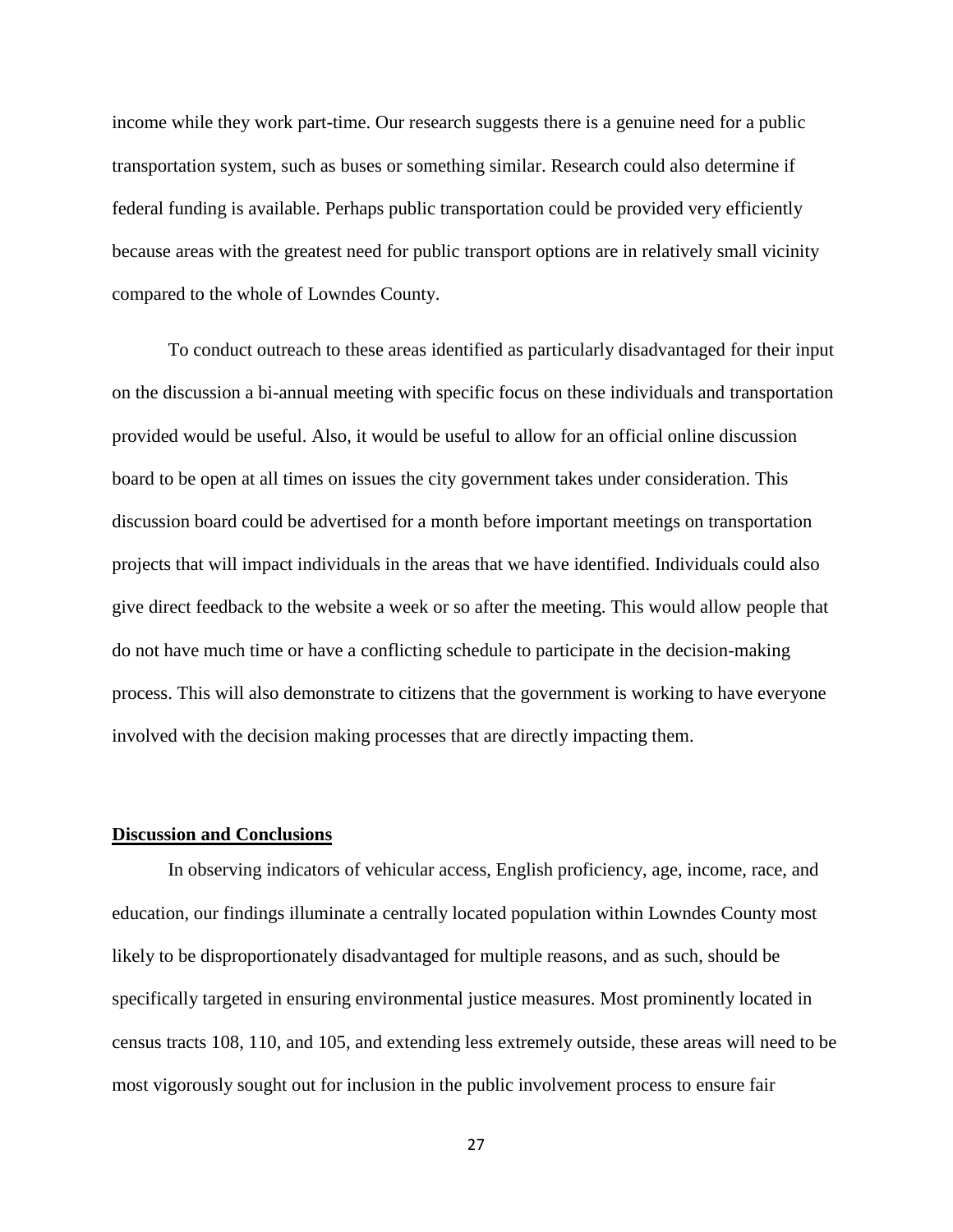participation and inclusion, as well as equitable access to all benefits, and minimal negative impacts of new projects.

Further research must involve continued environmental impact studies of all changes to these disadvantaged areas, as there will likely be unaccounted for effects involved in any new developments. Further research would also greatly benefit from exploring such issues of environmental justice as described above at the block level, for both a more extensive analysis and as a continuation to observe impacts made by transportation projects. Limitations of the above analysis that could be addressed in future research may involve not only updating the neighborhood indicators as they have likely changed since the Census collection period of 2009- 2013, but additionally, exploration of additional characteristics central to the specified neighborhoods that could contribute to a lack of participation in transportation planning. While our indicators can allow general speculations about the quality of life in these disadvantaged neighborhoods, research at the individual level may shed light on additional factors disparaging these communities or preventing their involvement, such as the frequency of crime in the areas and levels of chronic illness and physical or mental disabilities that could both contribute to a lack of participation.